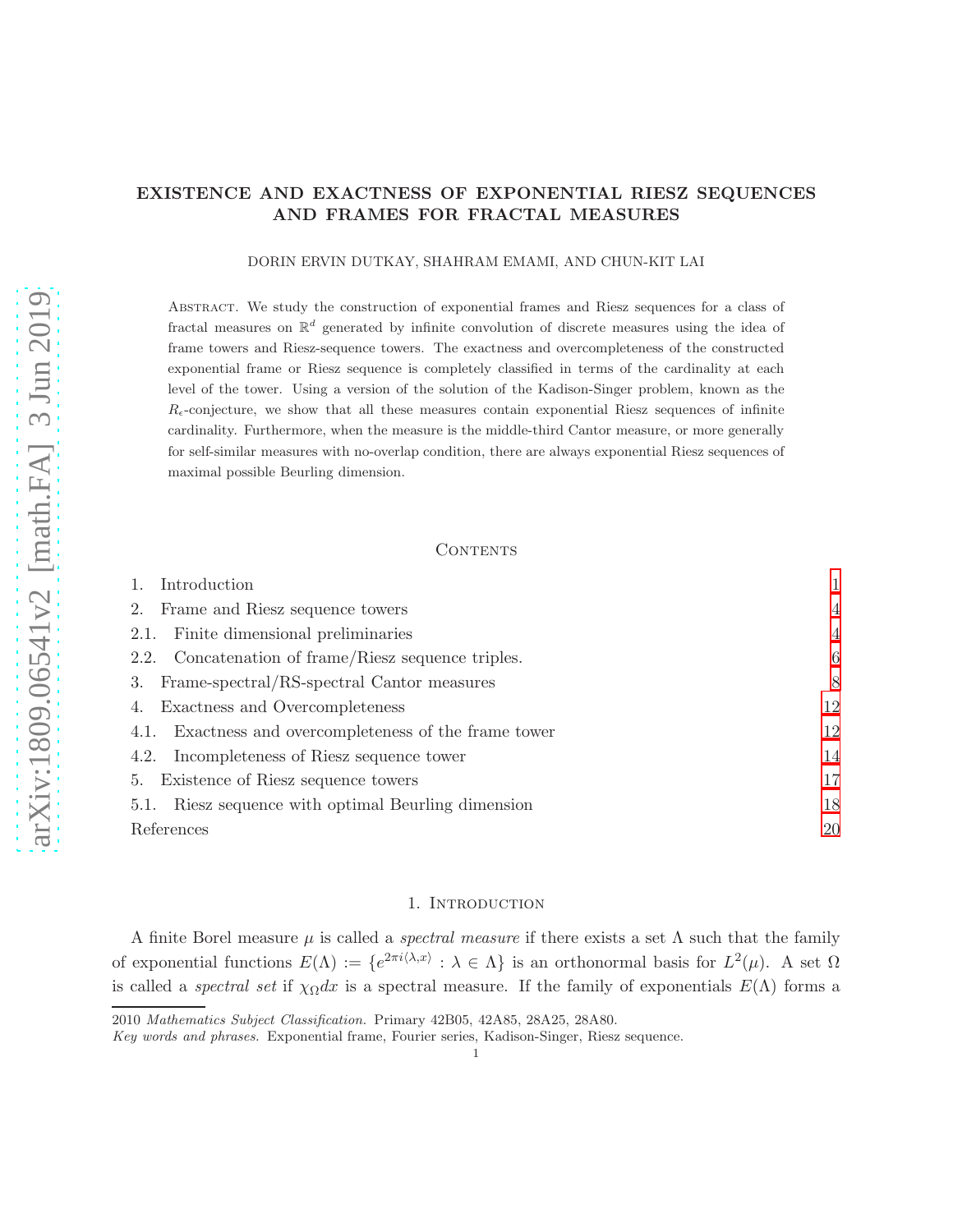frame/Riesz sequence for  $L^2(\mu)$  (See Section 2 for the definition of frames and Riesz sequences), we say that the measure  $\mu$  is frame-spectral/RS-spectral. If  $E(\Lambda)$  is both a frame and a Riesz sequence, then  $E(\Lambda)$  is a Riesz basis for  $L^2(\mu)$  and  $\mu$  is called Riesz-spectral.

The study of spectral measures was initiated in [\[Fug74\]](#page-20-0) motivated by analysis of commuting selfadjoint extensions of partial differential operators. Fuglede asked which subsets of the Euclidean space are spectral sets and proposed his famous conjecture which states that these sets are precisely those that tile the Euclidean space by translations. In [\[JP98\]](#page-20-1), Jorgensen and Pedersen widened the scope of Fuglede's question and asked which Borel measures on  $\mathbb{R}^d$  admit orthogonal Fourier series. They constructed the first example of a *singular*, *non-atomic* spectral measure. It is based on a Cantor-type construction, where the unit interval is divided into four pieces and the second and fourth piece are discarded. Many more classes of examples of singular spectral measures have been constructed since, see, e.g, [\[Str00,](#page-20-2) [LW02,](#page-20-3) [DJ06,](#page-20-4) [DHL18,](#page-19-1) and the references therein]. Strichartz proved in [\[Str06\]](#page-20-5) that, in some cases, the Fourier series associated to such singular spectral measures have much better convergence properties than their classical counterparts, see also [\[DHS14\]](#page-20-6).

In their original paper, Jorgensen and Pedersen also proved that the more familiar middle-third Cantor set, with the measure  $\mu$  being the standard Hausdorff measure, is not a spectral measure, so it does not admit orthogonal bases of exponential functions. This motivated Strichartz [\[Str00\]](#page-20-2), to ask if this middle-third Cantor measure  $\mu$  can be frame-spectral or even Riesz-spectral. Very little progress towards an answer for this question has been made since then. In [\[DHW11\]](#page-20-7), some Bessel sequences of exponential functions were constructed with positive Beurling dimension for  $\mu$ . In [\[LW17\]](#page-20-8), the first examples of frame-spectral fractal measures with only finitely many mutually orthogonal exponential were constructed.

In this paper, we generalize the study in [\[LW17\]](#page-20-8) on  $\mathbb{R}^d$  and consider the frame-spectrality and the RS-spectrality of the measures obtained as infinite convolutions of atomic measures, of the form

(1.1) 
$$
\mu = \mu(\lbrace R_j, B_j \rbrace) = \delta_{\mathbf{R}_1^{-1}B_1} * \delta_{\mathbf{R}_2^{-1}B_2} * ... * \delta_{\mathbf{R}_n^{-1}B_n} * ...
$$

where  $\mathbf{R}_j = R_j R_{j-1} \dots R_1$ , with  $R_i$  being some expanding matrices with integer entries in  $\mathbb{R}^d$ ,  $B_j$ are some finite sets of digits in  $\mathbb{Z}^d$ , and for a finite subset A of  $\mathbb{R}^d$ ,

<span id="page-1-0"></span>
$$
\delta_A = \frac{1}{\#A} \sum_{a \in A} \delta_a,
$$

where  $\delta_a$  is the Dirac measure at the point a. This class of measures contains self-affine measures defined by affine iterated function systems as well as the middle-third Cantor measure.

Main Result and organization of the paper. The main tool for constructing frames and Riesz sequences for our class of measures is based on the  $frame/Riesz$  sequence towers (Definition [2.1\)](#page-3-2). Originally, the idea of the tower construction is due to Strichartz [\[Str00\]](#page-20-2), who considered compatible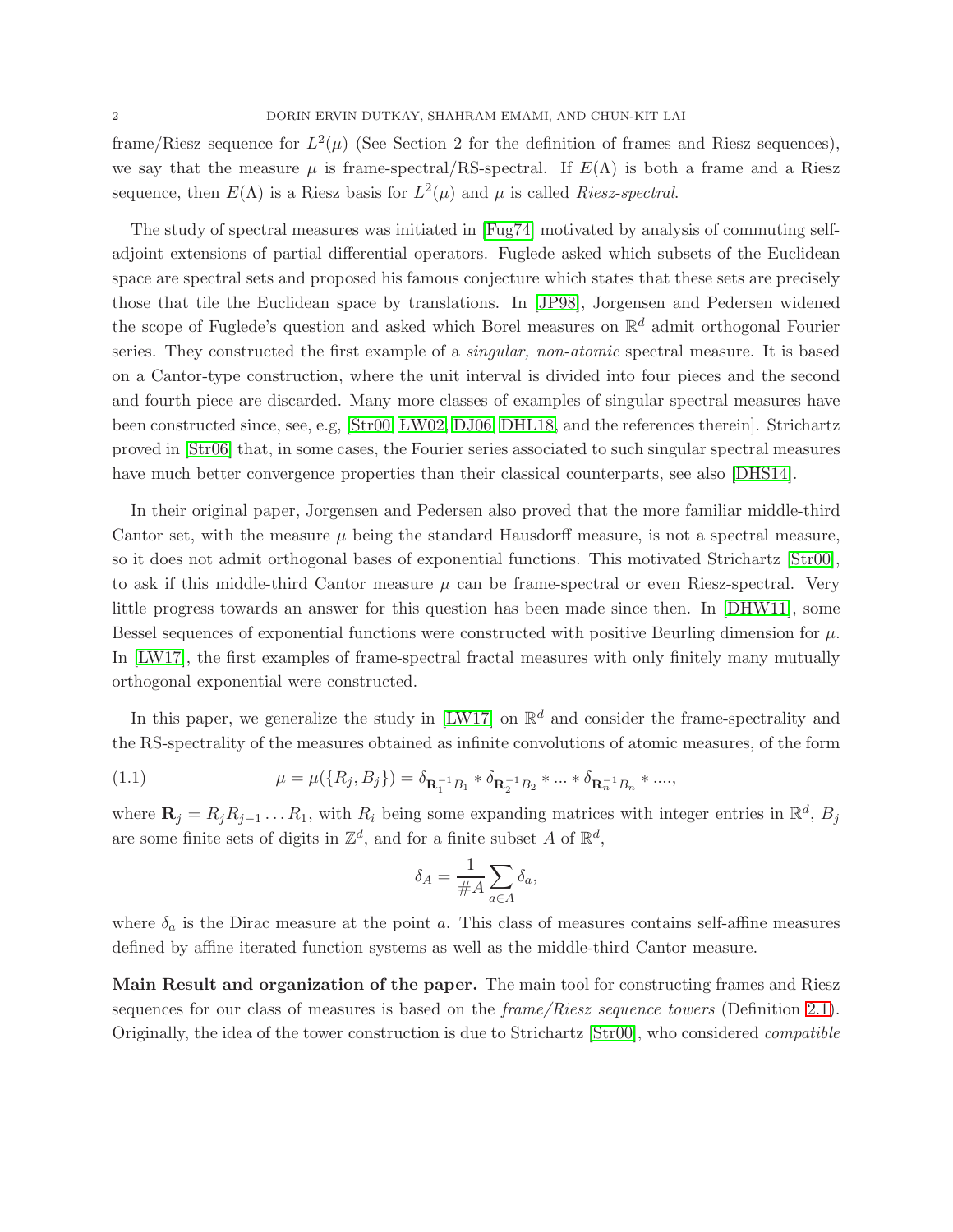EXISTENCE AND EXACTNESS OF EXPONENTIAL RIESZ SEQUENCES AND FRAMES FOR FRACTAL MEASURES towers for constructing orthogonal exponential basis. Special cases of the tower constructions for frames were considered previously by the authors [\[LW17,](#page-20-8) [DHL18\]](#page-19-1).

In Section 2, we will present the most general setting for towers to generate frames and, the first examples of Riesz sequences. Basically, we will need to have a frame/Riesz sequence condition at each finite dimensional level  $\{R_i, B_j\}$  and then concatenate, or convolute these sets to obtain frames or Riesz sequences for the resulting measure. In Section 3, we show how these towers generate frames and Riesz sequences of exponential functions for the infinite convolution measure in [\(1.1\)](#page-1-0) (Theorem 3.3). We notice that, similar to all previous results in literature, a tail-term estimate (See [\(3.5\)](#page-8-0)) is required for the infinite convolution measure to have a frame. However, no such estimate is required for exponential Riesz sequences.

In Section 4, we investigate the exactness and completeness of the resulted frame and Riesz sequences (Theorem [4.1](#page-11-2) and Theorem [4.4\)](#page-14-0) generated by the frame/Riesz sequence towers. In brief, these towers show a rigid structure. Under the tail-estimate [\(3.5\)](#page-8-0), we get a Riesz basis of exponential functions if and only if we have a square matrix of finite frames at all levels. In particular, this shows that all frame-spectral measures constructed by the third-named author and Wang in [\[LW17\]](#page-20-8) are indeed Riesz-spectral.

The recent solution of the Kadison-Singer problem by [\[MSS15\]](#page-20-9) provides an elegant proof that it is possible to partition a highly redundant tight frame into two frames with roughly the same frame bounds. This has led to important advances in frame theory. A recent survey of the Kadison-Singer problems and its equivalent statements can be found in [\[Bow18\]](#page-19-2). In Section 5, using one of the consequences of the Kadison-Singer theorem, we show that all infinite convolution measures [\(1.1\)](#page-1-0) admit Riesz sequences of exponentials of infinite cardinality (Theorem [5.4\)](#page-16-1). In the more particular case of self-similar measures, we show that there exist Riesz sequences of maximal Beurling dimension (Theorem [5.8\)](#page-18-0).

Theorem [5.8](#page-18-0) tells us that the middle-third Cantor measure has an exponential Riesz sequence of Beurling dimension log 2/ log 3. All spectral self-similar measures we know admit a spectrum of maximal Beurling dimension. Our result here leads to some evidence that an exponential Riesz basis may exist for the middle-third Cantor measure and that would lead to a solution to Strichartz's question. On the other hand, in contrast to the existence of exponential Riesz sequences of maximal Beurling dimension, it is also known that one can also construct exponential orthonormal basis of zero Beurling dimension for some spectral measures [\[DHL13\]](#page-19-3). This tells us that an exponential frame of the middle-third Cantor measure may exist even if it does not have maximal Beurling dimension.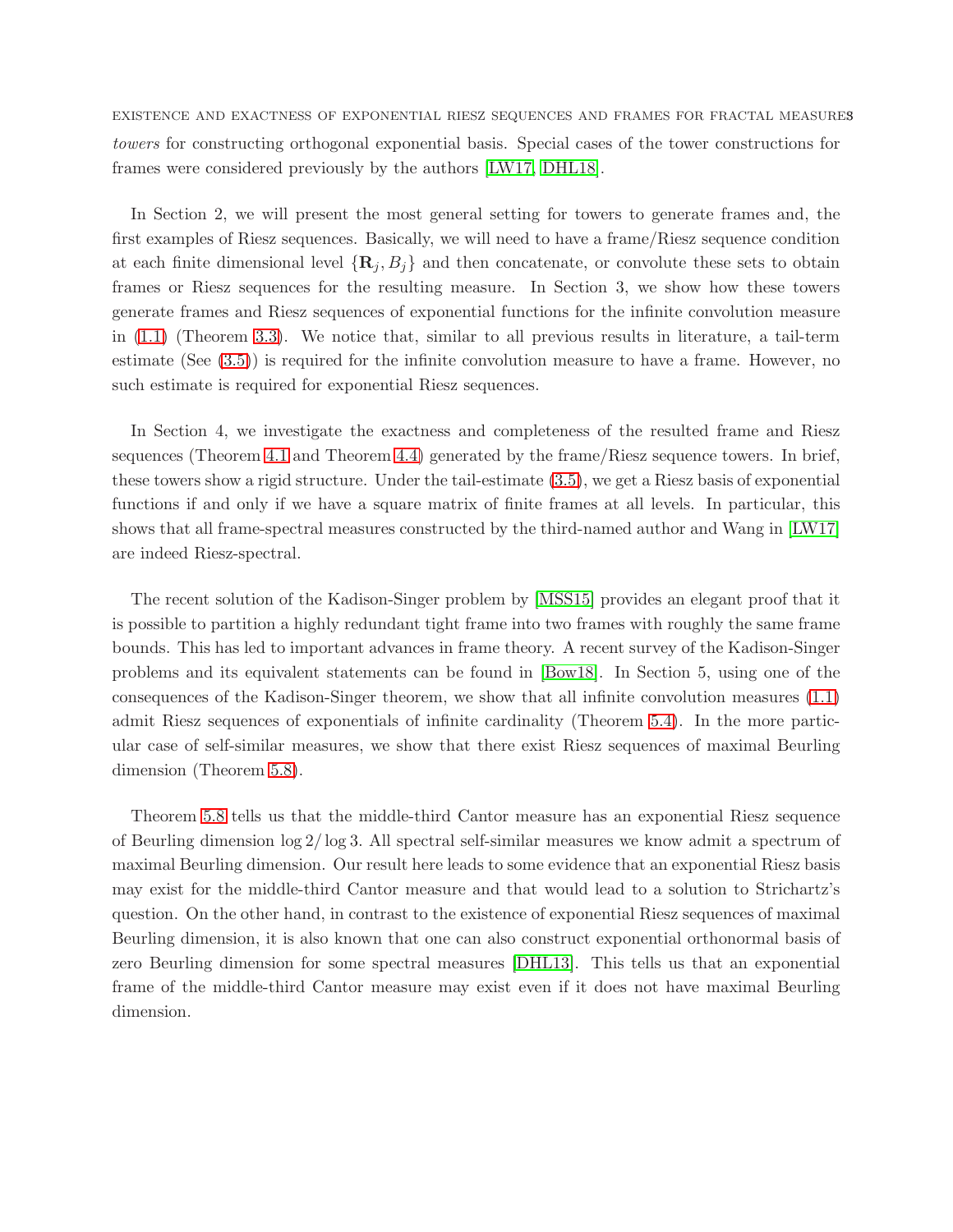## 2. Frame and Riesz sequence towers

<span id="page-3-0"></span>Recall that a sequence of vectors  $\{f_k\}_{k=1}^{\infty}$  is called a *frame* for a Hilbert space H if there exists  $C, D > 0$  such that, for all  $x \in H$ ,

$$
C||x||^{2} \leq \sum_{k=1}^{\infty} |\langle x, f_{k} \rangle|^{2} \leq D||x||^{2}.
$$

A sequence of vectors  $\{f_k\}_{k=1}^{\infty}$  is called a *Riesz sequence* for a Hilbert space H if there exists  $C, D > 0$  such that for any finite scalar sequence  $(a_k)$  (i.e., there exists N such that  $a_k = 0$  for all  $k > N$ ,

$$
C\sum_{k\leq N}|a_k|^2\leq \left\|\sum_{k\leq N}a_kf_k\right\|^2\leq D\sum_{k\leq N}|a_k|^2.
$$

(see [\[Chr03\]](#page-19-4) for a comprehensive theory of frames and Riesz sequences). Our goal is to build a frame/Riesz sequence for Cantor-type fractal measures defined by rescaling. This section will be devoted to studying the finite dimensional preparation of such construction. A matrix  $R$  is called expanding if all of its eigenvalues have moduli strictly greater than 1. Throughout the paper,  $A<sup>T</sup>$ denote the transpose of A.

## <span id="page-3-1"></span>2.1. Finite dimensional preliminaries.

<span id="page-3-2"></span>**Definition 2.1.** Let R be an  $d \times d$  expanding matrix of integer entries and let B, L be a finite subset of  $\mathbb{Z}^d$  and  $0 \in B \cap L$  (by a simple translation, there is no loss of generality to assume this). Define the vector

$$
\mathbf{e}_{R,\lambda}=\frac{1}{\sqrt{\#B}}\left(e^{2\pi i \langle R^{-1}b,\lambda\rangle}\right)_{b\in B}^{\mathtt{T}}\in\mathbb{C}^{\#B}
$$

We say that  $(R, B, L)$  forms a *frame triple with bounds*  $C \leq D$  if

$$
C||\mathbf{x}||^2 \leq \sum_{\lambda \in L} |\langle \mathbf{x}, \mathbf{e}_{R,\lambda} \rangle|^2 \leq D||\mathbf{x}||^2, \ \forall \ \mathbf{x} \in \mathbb{C}^{\#B}.
$$

We say that  $(R, B, L)$  forms a Riesz sequence triple with bounds  $C \leq D$  if

$$
C\sum_{\lambda\in L}|a_{\lambda}|^{2}\leq\left\|\sum_{\lambda\in L}a_{\lambda}\mathbf{e}_{R,\lambda}\right\|^{2}\leq D\sum_{\lambda\in L}|a_{\lambda}|^{2},\ \forall (a_{\lambda})\in\mathbb{C}^{\#L}.
$$

 $\alpha$ 

For  $j = 1, 2, \dots$ , let  $0 < C_j \le D_j < \infty$  be a sequence of positive numbers such that  $\prod_{j=1}^{\infty} C_j > 0$ and  $\prod_{j=1}^{\infty} D_j < \infty$ . Let  $R_j$  be a sequence of expanding integer matrices on  $\mathbb{R}^d$  and  $B_j, L_j$  are finite subsets of  $\mathbb{Z}^d$ . We say that  $\{(R_j, B_j, L_j) : j = 1, 2, ...\}$  forms a *frame tower* (respectively a *Riesz* sequence tower) with respect to the bounds  $C_j, D_j$  if for each  $j = 1, 2, ..., (R_j, B_j, L_j)$  forms a frame triple (respectively a Riesz sequence triple) with bounds  $C_j, D_j$ .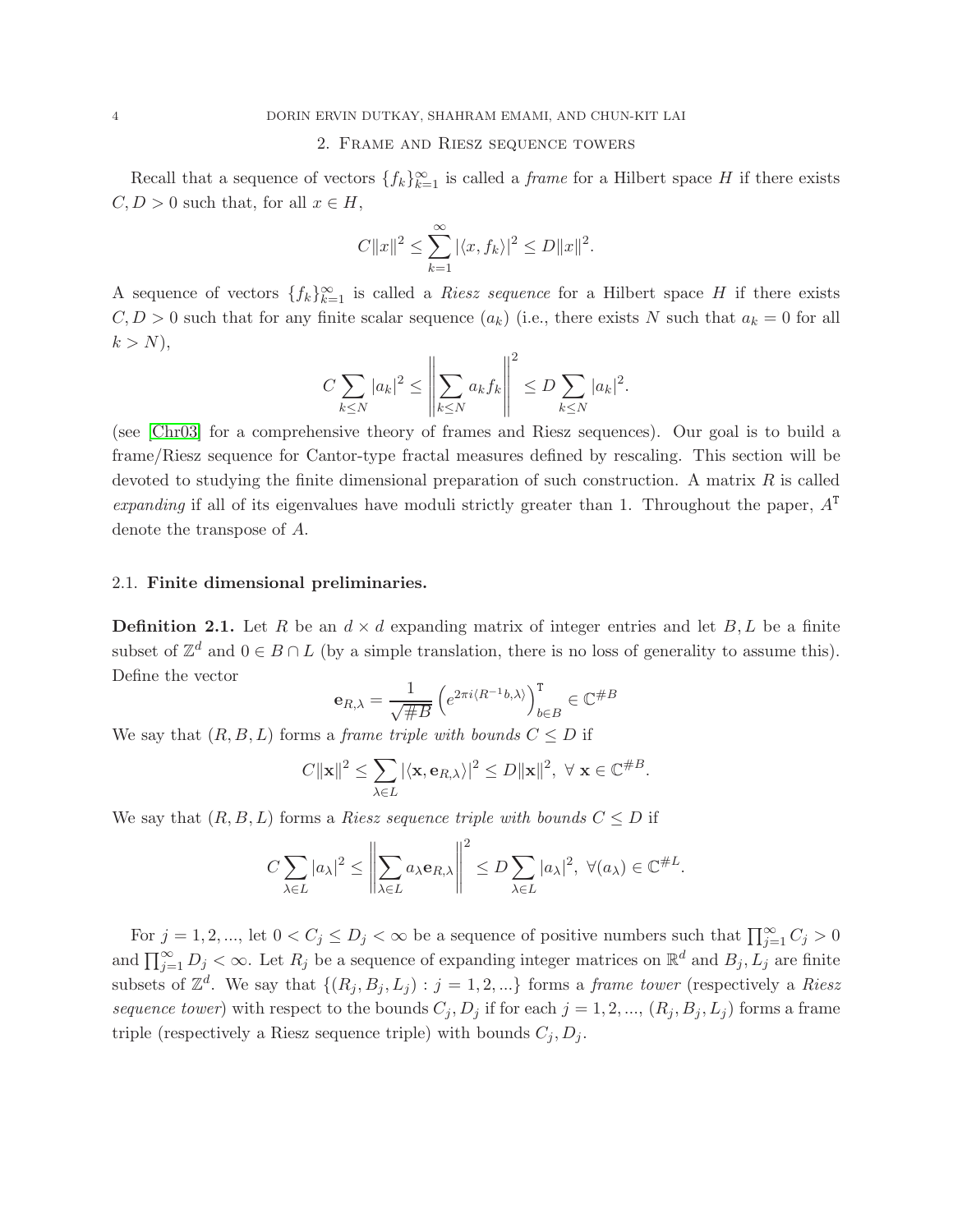EXISTENCE AND EXACTNESS OF EXPONENTIAL RIESZ SEQUENCES AND FRAMES FOR FRACTAL MEASURES

We notice that if  $C = D = 1$  and  $\#B = \#L$ , then  $\{e_{R,\lambda} : \lambda \in \Lambda\}$  forms an orthonormal basis on  $\mathbb{C}^{\#B}$ . In this case  $(R, B, L)$  is called the *Hadamard triple*, which is known to be the key condition for generating exponential orthonormal basis of fractal measures [\[Str00,](#page-20-2) [DHL18\]](#page-19-1).

The following lemma establishes the duality relation between these two triples.

<span id="page-4-0"></span>**Lemma 2.2.**  $(R, B, L)$  forms a frame triple with bounds C, D if and only if  $(R<sup>T</sup>, L, B)$  forms a Riesz sequence triple with bounds  $\left(\frac{\#B}{\#L}C,\frac{\#B}{\#L}D\right)$ .

*Proof.* As  $\langle R^{-1}b, \lambda \rangle = \langle (R^{T})^{-1}\lambda, b \rangle$ , we have

$$
\sum_{\lambda \in L} |\langle \mathbf{x}, \mathbf{e}_{R,\lambda} \rangle|^2 = \sum_{\lambda \in L} \left| \sum_{b \in B} x_b \frac{1}{\sqrt{\#B}} e^{-2\pi i \langle R^{-1}b, \lambda \rangle} \right|^2
$$

$$
= \sum_{\lambda \in L} \left| \sum_{b \in B} x_b \frac{1}{\sqrt{\#B}} e^{-2\pi i \langle (R^{\mathsf{T}})^{-1} \lambda, b \rangle} \right|^2 = \frac{\#L}{\#B} \left\| \sum_{b \in B} x_b \mathbf{e}_{R^{\mathsf{T}},b} \right\|^2
$$
The lemma follows from this.

Given finite set of integers  $B, L \subset \mathbb{Z}^d$  and an integral expanding matrix R, we define the  $(\#L) \times$  $(\#B)$  matrix

$$
\mathcal{F}_{L,B} = \frac{1}{\sqrt{\#B}} \left( e^{2\pi i \langle R^{-1}b,\lambda\rangle} \right)_{\lambda \in L,b \in B}
$$

(Rows are indexed by L and columns are indexed by B). Then  $e_{R,\lambda}$ ,  $\lambda \in L$  are all the row vectors in  $\mathcal{F}_{L,B}$ . With some simple linear algebra, we have the following proposition. Note that this proposition is well-known if  $(R, B, L)$  forms a Hadamard triple [LW02].

<span id="page-4-1"></span>**Proposition 2.3.** Suppose that  $(R, B, L)$  forms a frame triple. Then each element in B must be a distinct representative in  $\mathbb{Z}^d/R(\mathbb{Z}^d)$ .

*Proof.* Since  $\{e_{R,\lambda} : \lambda \in \Lambda\}$  forms a frame for  $\mathbb{C}^{\#B}$  if  $(R, B, L)$  forms a frame triple, we have that the vectors  $\mathbf{e}_{R,\lambda}$  span  $\mathbb{C}^{\#B}$ . Hence, the rank of the matrix  $\mathcal{F}_{L,B} = \#B$  = number of columns. However, if there exists  $b, b'$  such that  $b = b' + Rk$  for some  $k \in \mathbb{Z}^d$ , then, for all  $\lambda \in L$ ,

$$
e^{2\pi i \langle R^{-1}b,\lambda\rangle}=e^{2\pi i \langle R^{-1}(b'+Rk),\lambda\rangle}=e^{2\pi i \langle R^{-1}b',\lambda\rangle}
$$

This means that  $\mathcal{F}_{L,B}$  has two identical columns. Hence, the rank of  $\mathcal{F}_{L,B}$  is strictly less than #B, a contradiction. Hence, each element in B must be a distinct representative in  $\mathbb{Z}^d/R(\mathbb{Z}^d)$ , completing the proof.  $\Box$ 

Using Lemma [2.2,](#page-4-0) it also follows easily that if  $(R, B, L)$  forms a Riesz sequence triple, then each element in L must be a distinct representative in  $\mathbb{Z}^d/R^T(\mathbb{Z}^d)$ . However, it is not true that B is from distinct representative in  $\mathbb{Z}^d/R(\mathbb{Z}^d)$  if  $(R, B, L)$  forms a Riesz sequence triple, as we will see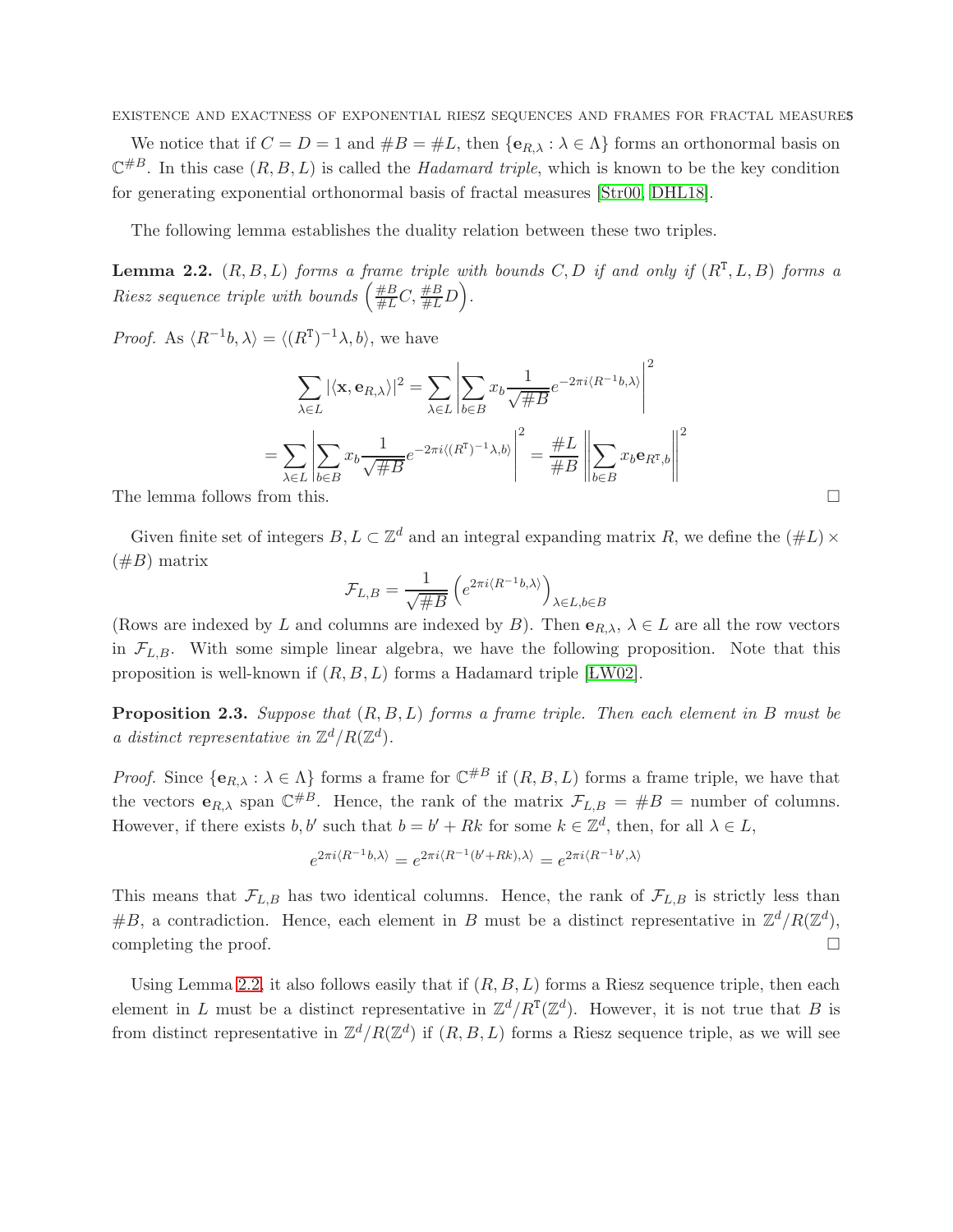in Example [4.5.](#page-15-0) Since we wish to construct frame-spectral measures from frame towers, we will from now on assume that the elements in B are distinct representatives in  $\mathbb{Z}^d/R(\mathbb{Z}^d)$ .

<span id="page-5-4"></span>**Lemma 2.4.** Let R be an  $d \times d$  integral expanding matrix and let B be a set containing some distinct representatives in  $\mathbb{Z}^d/R(\mathbb{Z}^d)$ . Suppose that  $\overline{L}$  is a complete set of distinct representatives of  $\mathbb{Z}^d/R^T(\mathbb{Z}^d)$ . Then  $(R, B, \overline{L})$  forms a (tight) frame triple with constant  $C = D = \frac{|\det(R)|}{\#B}$ 

*Proof.* Given an integer expanding matrix R, let  $\overline{B}$  be a complete set of distinct representative of the group  $\mathbb{Z}^d/R(\mathbb{Z}^d)$ . Then it is well-known that the matrix

$$
\frac{1}{\sqrt{|\det(R)|}} \left( e^{2\pi i \langle R^{-1}b, \lambda \rangle} \right)_{\lambda \in \overline{L}, b \in \overline{B}}
$$

is a unitary matrix. Hence, the rows form an orthonormal basis for  $\mathbb{C}^{\# \overline{B}}$ . Let

$$
\tilde{\mathbf{e}}_{R,\lambda} = \frac{1}{\sqrt{\#\overline{B}}} \left( e^{2\pi i \langle R^{-1}b, \lambda \rangle} \right)_{b \in \overline{B}}^{\mathtt{T}} \in \mathbb{C}^{\#\overline{B}}
$$

in  $\mathbb{C}^{\# \overline{B}}$ . Then we have

$$
\sum_{\lambda \in \overline{L}} |\langle \mathbf{x}, \tilde{\mathbf{e}}_{R,\lambda} \rangle|^2 = \frac{|\det(R)|}{\#B} ||\mathbf{x}||^2.
$$

Taking **x** to be a vector  $\mathbf{w} \in \mathbb{C}^{*B}$  and zero on entries located at  $\overline{B} \setminus B$ , we have that

$$
\sum_{\lambda \in \overline{L}} |\langle \mathbf{w}, \mathbf{e}_{R,\lambda} \rangle|^2 = \frac{|\det(R)|}{\#B} ||\mathbf{w}||^2
$$

for all  $\mathbf{w} \in \mathbb{C}^{\#B}$ . Hence,  $\{\mathbf{e}_{R,\lambda} : \lambda \in \overline{L}\}$  forms a unit norm tight frame on  $\mathbb{C}^{\#B}$  with its tight frame constant  $D = \frac{|\det(R)|}{\#B}$ . In the contract of the contract of the contract of the contract of the contract of the contract of the contract of

<span id="page-5-0"></span>2.2. Concatenation of frame/Riesz sequence triples. Given frame/Riesz sequence towers, we can concatenate finitely many factors to form a larger frame/Riesz sequence triple. Define

<span id="page-5-2"></span>
$$
\mathbf{R}_n = R_n...R_1
$$

and let

<span id="page-5-1"></span>(2.1) 
$$
\mathbf{B}_n = \mathbf{R}_n \cdot \left\{ \sum_{k=1}^n \mathbf{R}_k^{-1} b_k : b_k \in B_k \right\} = R_n ... R_2(B_1) + R_n ... R_3(B_2) + ... + B_n.
$$

(2.2) 
$$
\Lambda_n = L_1 + R_1^T L_2 + \dots + (R_1^T R_2^T \dots R_{n-1}^T) L_n
$$

<span id="page-5-3"></span>Proposition 2.5. With the notations above, the following statements hold:

(i) Suppose that  $\{(R_j, B_j, L_j) : j = 1, 2, ...\}$  forms a frame tower. Then  $(\mathbf{R}_n, \mathbf{B}_n, \Lambda_n)$  forms a frame triple with bounds  $\prod_{j=1}^n C_j$ ,  $\prod_{j=1}^n D_j$ .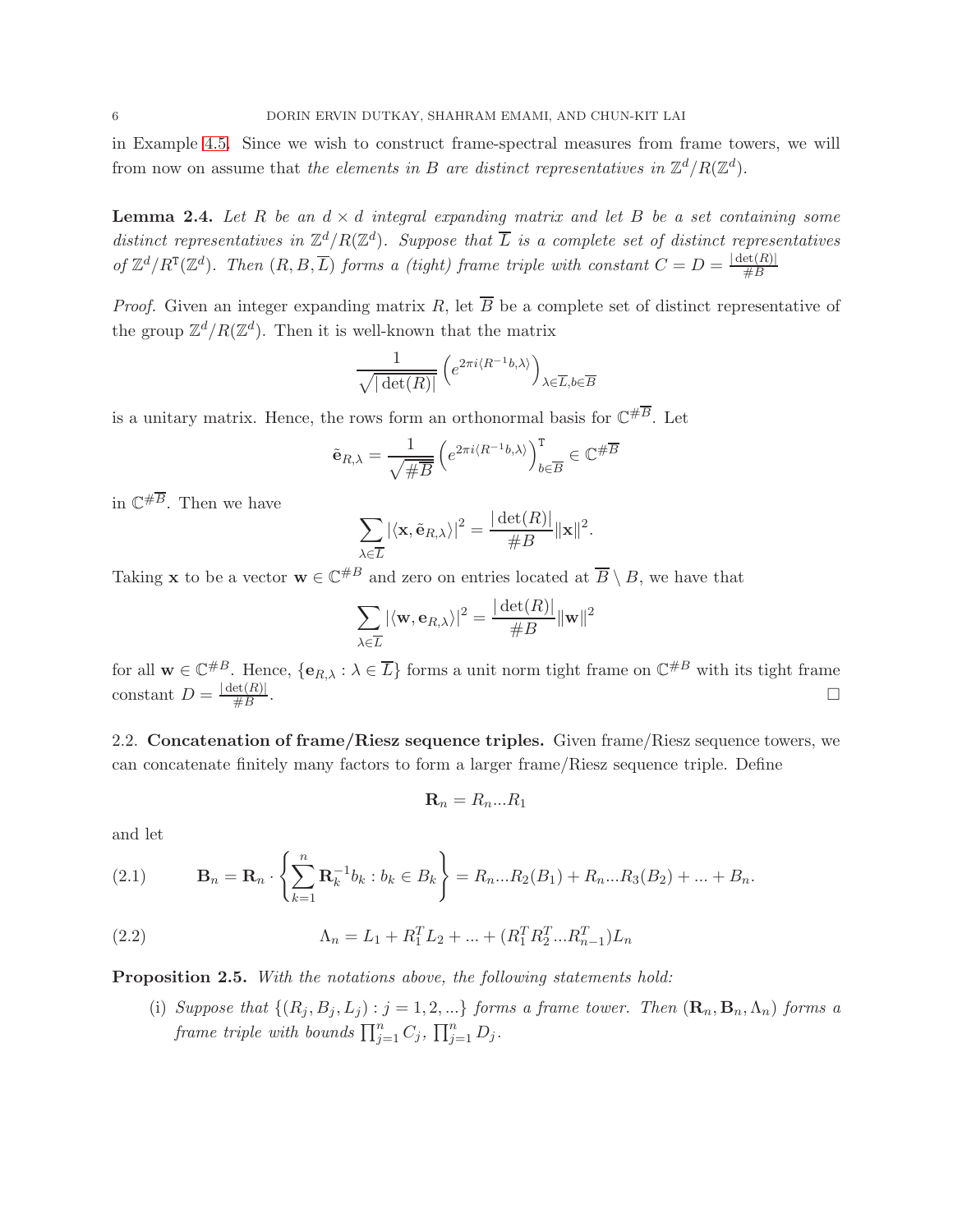EXISTENCE AND EXACTNESS OF EXPONENTIAL RIESZ SEQUENCES AND FRAMES FOR FRACTAL MEASURES7

(ii) Suppose that  $(R_j, B_j, L_j)$  forms a Riesz sequence tower. Then  $(\mathbf{R}_n, \mathbf{B}_n, \Lambda_n)$  forms a Riesz sequence triple with bounds  $\prod_{j=1}^n C_j$ ,  $\prod_{j=1}^n D_j$ .

*Proof.* (i). We prove it by mathematical induction. When  $n = 1$ , it is the frame triple for  $(R_1, B_1, L_1)$ , so the statement is true trivially. Assume now the inequality is true for  $n-1$ . Then we decompose  $\mathbf{b} \in \mathbf{B}_n$  and  $\lambda \in \Lambda_n$  by

$$
\mathbf{b} = b_n + R_n \mathbf{b}_{n-1}, \ \lambda = \lambda_{n-1} + \mathbf{R}_{n-1}^{\mathrm{T}} l_n,
$$

where  $b_n \in B_n$ ,  $\mathbf{b}_{n-1} \in \mathbf{B}_{n-1}$ ,  $\lambda_{n-1} \in \Lambda_{n-1}$  and  $l_n \in L_n$ . Let also  $\mathbf{M}_n = \prod_{j=1}^n (\#B_j)$  we have

$$
\sum_{\lambda \in \Lambda_n} \left| \sum_{\mathbf{b} \in \mathbf{B}_n} w_{\mathbf{b}} \frac{1}{\sqrt{\mathbf{M}_n}} e^{-2\pi i \langle \mathbf{R}_n^{-1} \mathbf{b}, \lambda \rangle} \right|^2
$$
\n
$$
= \sum_{\lambda_{n-1} \in \Lambda_{n-1}} \sum_{l_n \in L_n} \left| \sum_{\mathbf{b}_{n-1} \in \mathbf{B}_{n-1}} \sum_{b_n \in B_n} \frac{1}{\sqrt{\mathbf{M}_n}} w_{R_n \mathbf{b}_{n-1} + b_n} e^{-2\pi i \langle \mathbf{R}_n^{-1} (b_n + R_n b_{n-1}), \lambda_{n-1} + \mathbf{R}_{n-1}^{\mathrm{T}} l_n \rangle} \right|^2.
$$

Note that  $\langle \mathbf{R}_n^{-1}(R_n \mathbf{b}_{n-1}), \mathbf{R}_{n-1}^{\mathsf{T}}l_n \rangle = \langle \mathbf{b}_{n-1}, l_n \rangle$  is always an integer, so the term above can be written as

$$
\sum_{\lambda_{n-1}\in\Lambda_{n-1}}\sum_{l_n\in L_n}\left|\sum_{b_n\in B_n}\frac{1}{\sqrt{\#B_n}}\left(\sum_{\mathbf{b}_{n-1}\in\mathbf{B}_{n-1}}\frac{1}{\sqrt{\mathbf{M}_{n-1}}}w_{R_n\mathbf{b}_{n-1}+b_n}e^{-2\pi i\langle\mathbf{R}^{-1}_n(b_n+R_nb_{n-1}),\lambda_{n-1}\rangle}\right)e^{-2\pi i\langle R^{-1}_nb_n,l_n\rangle}\right|^2
$$

Using the frame triple assumption for  $(R_n, B_n, L_n)$  and also the induction hypothesis, we further get

$$
\leq D_n \cdot \sum_{\lambda_{n-1} \in \Lambda_{n-1}} \sum_{b_n \in B_n} \left| \sum_{\mathbf{b}_{n-1} \in \mathbf{B}_{n-1}} \frac{1}{\sqrt{\mathbf{M}_{n-1}}} w_{R_n \mathbf{b}_{n-1} + b_n} e^{-2\pi i (\mathbf{R}_n^{-1} (b_n + R_n \mathbf{b}_{n-1}), \lambda_{n-1})} \right|^2
$$
  
\n
$$
= D_n \cdot \sum_{b_n \in B_n} \sum_{\lambda_{n-1} \in \Lambda_{n-1}} \left| \sum_{\mathbf{b}_{n-1} \in \mathbf{B}_{n-1}} \frac{1}{\sqrt{\mathbf{M}_{n-1}}} w_{R_n \mathbf{b}_{n-1} + b_n} e^{-2\pi i (\mathbf{R}_n^{-1} \mathbf{b}_{n-1}, \lambda_{n-1})} \right|^2
$$
  
\n
$$
\leq \prod_{j=1}^n D_j \cdot \sum_{b_n \in B_n} \sum_{\mathbf{b}_{n-1} \in \mathbf{B}_{n-1}} |w_{R_n \mathbf{b}_{n-1} + b_n}|^2
$$
  
\n
$$
= \prod_{j=1}^n D_j \cdot ||\mathbf{w}||^2.
$$

This completes the proof of the upper bound and the proof of the lower bound is analogous.

For (ii), by Lemma [2.2,](#page-4-0) we note that  $(R_j^{\text{T}}, L_j, B_j)$  with  $j = n, n - 1, ..., 1$  (in reverse order) now forms a frame tower with frame bound  $\left(\frac{\#B_j}{\#L}\right)$  $\frac{\partial H}{\partial t} B_j C$ ,  $\frac{\partial H}{\partial t} D_j$ . Then we know that  $(R_1^{\text{T}}...R_n^{\text{T}}, \text{L}_n, \widetilde{\text{B}}_n)$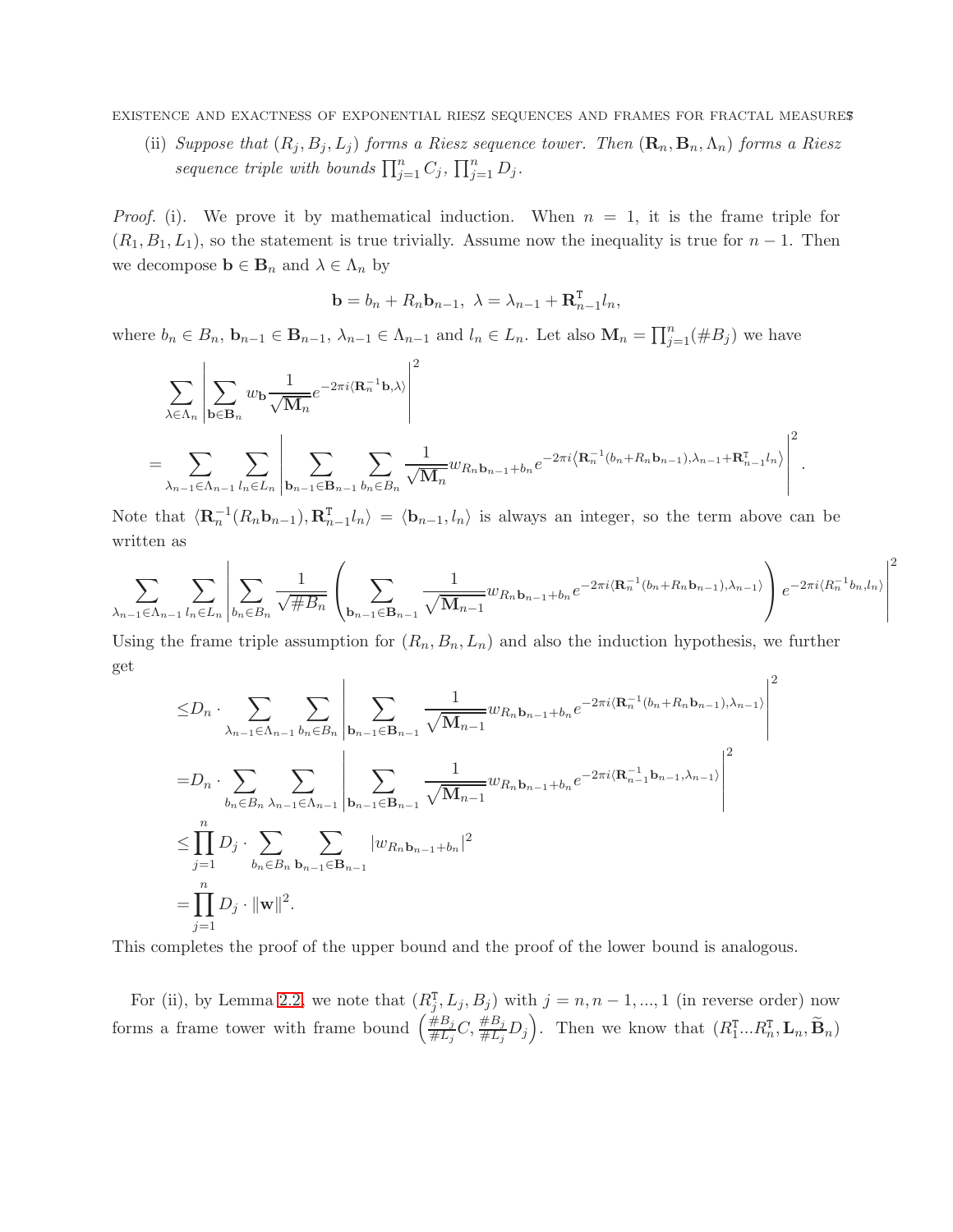forms a frame triple with bounds  $\left(\prod_{j=1}^n\right)$  $#B_j$  $\frac{\#B_j}{\#L_j}C_j, \prod_{j=1}^n$  $#B_j$  $_{\overline{\#L_j}}^{\overline{\#B_j}}D_j$ , where

$$
\mathbf{L}_{n} = R_{1}^{\mathrm{T}}...R_{n-1}^{\mathrm{T}}(L_{n}) + R_{1}^{\mathrm{T}}...R_{n-2}^{\mathrm{T}}(L_{n-1}) + ... + L_{1} = \Lambda_{n},
$$

by replacing  $R_k$  with  $R_{n-k+1}$  and  $B_k$  with  $L_{n-k+1}$  in [\(2.1\)](#page-5-1), and similarly

$$
\mathbf{B}_n = B_n + \dots + R_n ... R_2(B_1) = \mathbf{B}_n.
$$

<span id="page-7-0"></span>Hence,  $(R_1^{\text{T}}...R_n^{\text{T}},\Lambda_n,\mathbf{B}_n)$  forms a frame triple with bounds  $\left(\prod_{j=1}^n\Lambda_j\right)$  $#B_j$  $\frac{\#B_j}{\#L_j}C_j, \prod_{j=1}^n$  $#B_j$  $H_{\overline{\mu}L_j}^{\#B_j}D_j$ . Using Lemma [2.2](#page-4-0) again,  $(\mathbf{R}_n, \mathbf{B}_n, \Lambda_n)$  forms a Riesz sequence triple.

## <span id="page-7-1"></span>3. Frame-spectral/RS-spectral Cantor measures

In this section, we will use the frame/Riesz-sequence towers to generate Cantor measures with Fourier frames and Riesz sequences. Given a sequence of expanding matrices  $R_n$  with integer entries and a finite collection of integer digit sets  $B_j$ , a natural probability measure is induced

(3.1) 
$$
\mu = \mu(\lbrace R_j, B_j \rbrace) = \delta_{\mathbf{R}_1^{-1}B_1} * \delta_{\mathbf{R}_2^{-1}B_2} * ... * \delta_{\mathbf{R}_n^{-1}B_n} * ...
$$

and we assume that the infinite convolution product is weakly convergent to a Borel probability measure. We let

$$
\mu_n=\delta_{\mathbf{R}_1^{-1}B_1}*\delta_{\mathbf{R}_2^{-1}B_2}*\ldots*\delta_{\mathbf{R}_n^{-1}B_n},\ \mu_{>n}=\delta_{\mathbf{R}_{n+1}^{-1}B_{n+1}}*\delta_{\mathbf{R}_{n+2}^{-1}B_{n+2}}*\ldots
$$

so that  $\mu = \mu_n * \mu_{>n}$ . Let also

$$
K_n = \left\{\sum_{k=n+1}^{\infty} \mathbf{R}_k^{-1} b_k : b_k \in B_k\right\}, \mathbf{B}_n = \mathbf{R}_n \left\{\sum_{k=1}^n \mathbf{R}_k^{-1} b_k : b_k \in B_k\right\}.
$$

Hence,  $K_0 = \bigcup_{\mathbf{b} \in \mathbf{B}_n} (\mathbf{R}_n^{-1} \mathbf{b}_n + K_n)$  and  $K_0, \mathbf{R}_n^{-1} \mathbf{B}_n, K_n$  are respectively the support of  $\mu, \mu_n$  and  $\mu_{>n}$ . We say that  $\mu$  satisfies the no overlap condition if

$$
\mu((\mathbf{R}_n^{-1}\mathbf{b}_n + K_n) \cap (\mathbf{R}_n^{-1}\mathbf{b}_n' + K_n)) = 0, \text{ for all } \mathbf{b}_n \neq \mathbf{b}_n' \in \mathbf{B}_n, \text{ for all } n \in \mathbb{N}.
$$

Let also  $K_{\mathbf{b},n} = \mathbf{R}_n^{-1} \mathbf{b} + K_n$  if  $\mathbf{b} \in \mathbf{B}_n$ .

Recall that the Fourier transform of a finite Borel measure  $\mu$  on  $\mathbb{R}^d$  is defined as

$$
\widehat{\mu}(y) = \int e^{-2\pi i \langle y, x \rangle} \, d\mu(x), \quad (x \in \mathbb{R}^d).
$$

**Remark 3.1.** We will assume throughout the paper that the no-overlap condition holds. If  $\mathbf{R}_j = N_j$ are integers in dimension one and  $B_j$  are chosen from  $\{0, 1, ..., N_j - 1\}$ , then  $\mu$  are the Moran-type measure studied in [\[LW17\]](#page-20-8). On the other hand, if all  $R_j$  are the same matrix and  $B_j$  is a subset of distinct representatives in the group  $\mathbb{Z}^d/R(\mathbb{Z}^d)$ , then the resulting measure is a self-affine measure. They all satisfy the no-overlap condition. For the latter case, the no-overlap condition was proved in [\[DHL18,](#page-19-1) Section 2].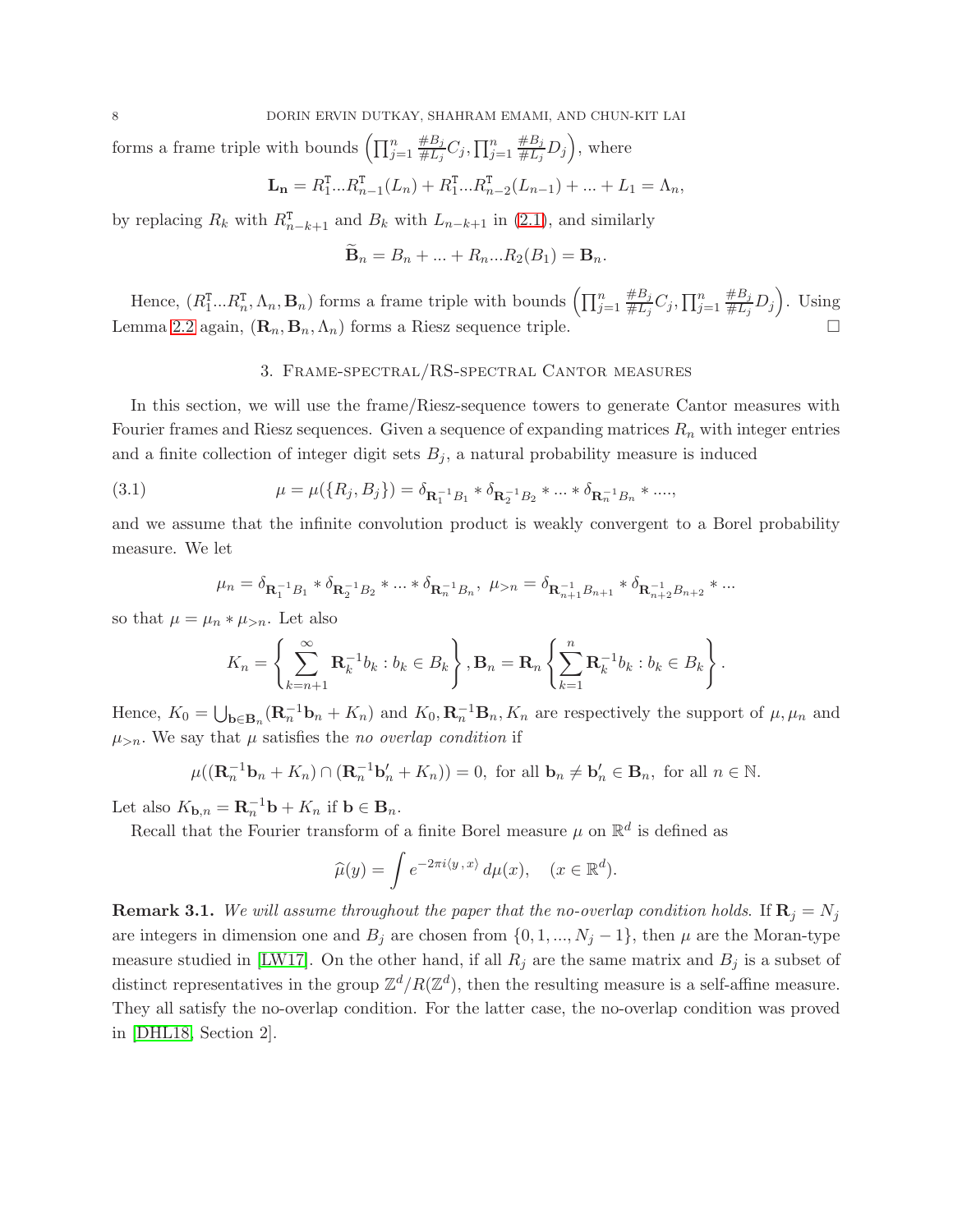<span id="page-8-3"></span>EXISTENCE AND EXACTNESS OF EXPONENTIAL RIESZ SEQUENCES AND FRAMES FOR FRACTAL MEASURES9 **Lemma 3.2.** Under the no-overlap condition for the measure  $\mu$ , suppose that  $f = \sum_{\mathbf{b} \in \mathbf{B}_n} w_{\mathbf{b}} \mathbf{1}_{K_{\mathbf{b},n}}$ . Then,

<span id="page-8-2"></span>(3.2) 
$$
\int f(x)e^{-2\pi i \langle \lambda, x \rangle} d\mu(x) = \frac{1}{\# \mathbf{B}_n} \widehat{\mu_{>n}}(\lambda) \sum_{b \in \mathbf{B}_n} w_b e^{-2\pi i \langle \mathbf{R}_n^{-1}b, \lambda \rangle}.
$$

(3.3) 
$$
\int |f|^2 d\mu = \frac{1}{\# \mathbf{B}_n} \sum_{\mathbf{b} \in \mathbf{B}_n} |w_{\mathbf{b}}|^2.
$$

Proof. We have

<span id="page-8-1"></span>
$$
\int f(x)e^{-2\pi i \langle \lambda, x \rangle} d\mu(x) = \sum_{\mathbf{b} \in \mathbf{B}_n} w_{\mathbf{b}} \int \mathbf{1}_{K_{\mathbf{b},n}}(x)e^{-2\pi i \langle \lambda, x \rangle} d(\mu_n * \mu_{>n})(x)
$$

$$
= \sum_{\mathbf{b} \in \mathbf{B}_n} w_{b} \int \mathbf{1}_{\mathbf{R}_n^{-1} \mathbf{b} + K_{0,n}}(x+y)e^{-2\pi i \langle \lambda, x+y \rangle} d\mu_n(x) d\mu_{>n}(y).
$$

Note that  $\mu_{>n}$  is supported on  $K_{0,n}$  and  $\mu_n$  is supported on  $\mathbf{R}_n^{-1} \mathbf{B}_n$ , and, due to the non-overlap condition, x has to be equal to  $\mathbf{R}_n^{-1}b$  to get non-zero contribution. Thus, the quantity above is equal to

$$
= \sum_{\mathbf{b}\in\mathbf{B}_n} \frac{1}{\# \mathbf{B}_n} \int \mathbf{1}_{\mathbf{R}_n^{-1}\mathbf{b} + K_{0,n}} (\mathbf{R}_n^{-1}\mathbf{b} + y) e^{-2\pi i \langle \lambda, \mathbf{R}_n^{-1}\mathbf{b} + y \rangle} d\mu_{>n}(y)
$$
  

$$
= \sum_{\mathbf{b}\in\mathbf{B}_n} \frac{1}{\# \mathbf{B}_n} e^{-2\pi i \langle \lambda, \mathbf{R}_n^{-1}\mathbf{b} \rangle} \int e^{-2\pi i \langle \lambda, y \rangle} d\mu_{>n}(y)
$$
  

$$
= \frac{1}{\# \mathbf{B}_n} \widehat{\mu_{>n}}(\lambda) \sum_{\mathbf{b}\in\mathbf{B}_n} w_{\mathbf{b}} e^{-2\pi i \langle \mathbf{R}_n^{-1}\mathbf{b}, \lambda \rangle}.
$$

[\(3.3\)](#page-8-1) follows from a standard computation.

Define  $\Lambda_n$  as in [\(2.2\)](#page-5-2) and let

(3.4) 
$$
\Lambda = \bigcup_{n=1}^{\infty} \Lambda_n.
$$

# **Theorem 3.3.** (i) Suppose that  $(R_j, B_j, L_j)$  forms a frame tower with the associated measure  $\mu = \mu(R_j, B_j)$  in [\(3.1\)](#page-7-1) and that the no-overlap condition is satisfied. Suppose furthermore that

(3.5) 
$$
\delta(\Lambda) = \inf_{n \ge 1} \inf_{\lambda \in \Lambda_n} |\widehat{\mu_{>n}}(\lambda)|^2 > 0
$$

<span id="page-8-0"></span>Then  $\{e^{2\pi i \langle \lambda, x \rangle} : \lambda \in \Lambda\}$  forms a frame for  $L^2(\mu)$  with bounds  $\prod_{j=1}^{\infty} C_j$ ,  $\prod_{j=1}^{\infty} D_j$ .

(ii) Suppose that  $(R_i, B_i, L_i)$  forms a Riesz sequence tower and that the associated measure satisfies the no-overlap condition. Then  $\{e^{2\pi i \langle \lambda, x \rangle} : \lambda \in \Lambda\}$  forms a Riesz sequence for  $L^2(\mu)$  with bounds  $\prod_{j=1}^{\infty} C_j$ ,  $\prod_{j=1}^{\infty} D_j$ .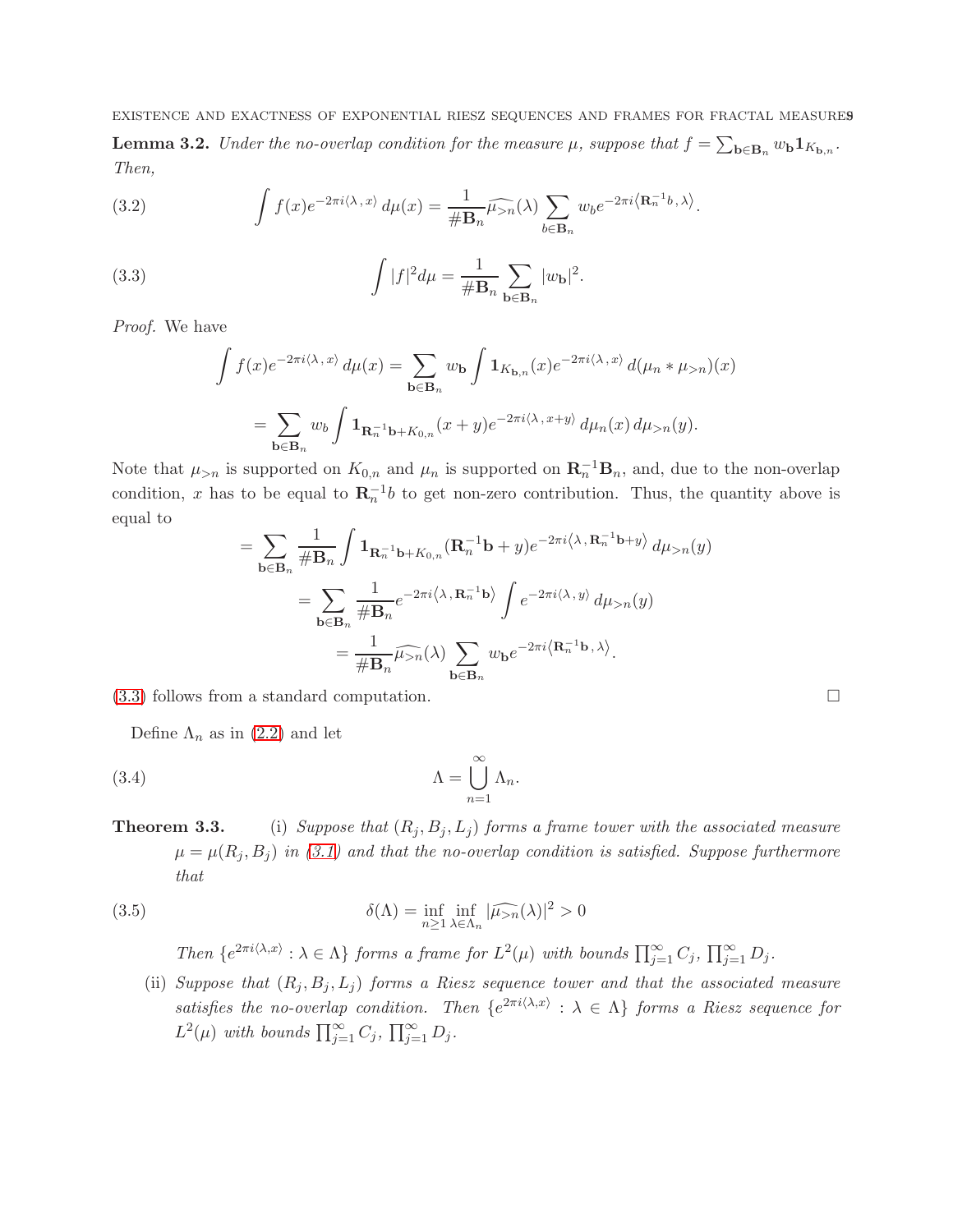Proof. Let  $S_n = \{\sum_{\mathbf{b}\in \mathbf{B}_n} w_{\mathbf{b}} 1_{K_{\mathbf{b},n}} : w_{\mathbf{b}} \in \mathbb{C}\}\$ and  $S = \bigcup_{n=1}^{\infty} S_n$ . To prove (i), we notice that it suffices to check the frame inequality holds for every function  $f \in S$  as they are dense in  $L^2(\mu)$ . Since  $0 \in B_n$  for all n, the collection  $S_n$  is an increasing union. Given any  $f \in S_{n_0}$  and write it as  $f = \sum_{\mathbf{b} \in \mathbf{B}_{n_0}} w_{\mathbf{b}} \mathbf{1}_{K_{\mathbf{b},n_0}},$  for any  $n \ge n_0$ , using [\(3.2\)](#page-8-2) in Lemma [3.2](#page-8-3) (as the no-overlap condition is satisfied),

$$
\sum_{\lambda \in \Lambda_n} \left| \int f(x) e^{-2\pi i \langle \lambda, x \rangle} d\mu(x) \right|^2 = \frac{1}{\# \mathbf{B}_n} \sum_{\lambda \in \Lambda_n} |\widehat{\mu_{>n}}(\lambda)|^2 \left| \sum_{b \in \mathbf{B}_n} w_b e^{-2\pi i \langle \mathbf{R}_n^{-1} b, \lambda \rangle} \right|^2.
$$

With the assumption that  $\delta(\Lambda) > 0$ , using that  $(\mathbf{R}_n, \mathbf{B}_n, \Lambda)$  forms a frame triple (Proposition [2.5\)](#page-5-3) and with [\(3.3\)](#page-8-1) in Lemma [3.2,](#page-8-3) we have

$$
\delta(\Lambda)\cdot\left(\prod_{j=1}^n C_j\right)\cdot\int|f|^2d\mu\leq\sum_{\lambda\in\Lambda_n}\left|\int f(x)e^{-2\pi i\langle\lambda,x\rangle}d\mu(x)\right|^2\leq\left(\prod_{j=1}^nD_j\right)\cdot\int|f|^2d\mu.
$$

Taking  $n \to \infty$ , we show that  $\{e^{2\pi i(\lambda,x)} : \lambda \in \Lambda\}$  forms a frame for  $L^2(\mu)$  with a less sharp frame bound  $\delta(\Lambda) \cdot \left( \prod_{j=1}^{\infty} C_j \right)$ .

We now adopt the idea of the proof from [\[DHL13\]](#page-19-3) and [\[DHL18,](#page-19-1) Appendix] to show that  $\delta(\Lambda)$ does not appear in the lower frame bound. It suffices to show that the lower bound of frame inequality holds for a dense set of functions in  $L^2(\mu)$ . We will check it for step functions in S. Let  $f = \sum_{\mathbf{b} \in \mathbf{B}_n} w_{\mathbf{b}} \mathbf{1}_{K_{\mathbf{b}},n} \in \mathcal{S}_n$  and note that  $f \in \mathcal{S}_m$ , for all  $m \geq n$ ; we use this to define the coefficients  $w_{\mathbf{b}}$ , for  $b \in \mathbf{B}_m$ , so f can be written also as a function in  $\mathcal{S}_m$  as

$$
f=\sum_{{\mathbf{b}}\in {\mathbf{B}}_m} w_{\mathbf{b}} {\mathbf{1}}_{K_{\mathbf{b}},m}.
$$

Define

$$
Q_{\infty}(f) = \sum_{\lambda \in \Lambda} \left| \int f(x) e^{-2\pi i \lambda x} d\mu(x) \right|^2 = \lim_{n \to \infty} Q_n(f),
$$

where, with Lemma [3.2,](#page-8-3)

$$
Q_n(f) := \sum_{\lambda \in \Lambda_n} \left| \int f(x) e^{-2\pi i \lambda x} d\mu(x) \right|^2 = \frac{1}{\mathbf{M}_n} \sum_{\lambda \in \Lambda_n} |\widehat{\mu_{>n}}(\lambda)|^2 \left| \sum_{\mathbf{b} \in B_n} w_{\mathbf{b}} \frac{1}{\sqrt{\mathbf{M}_n}} e^{-2\pi i \langle \mathbf{R}_n^{-1} \mathbf{b}, \lambda \rangle} \right|^2.
$$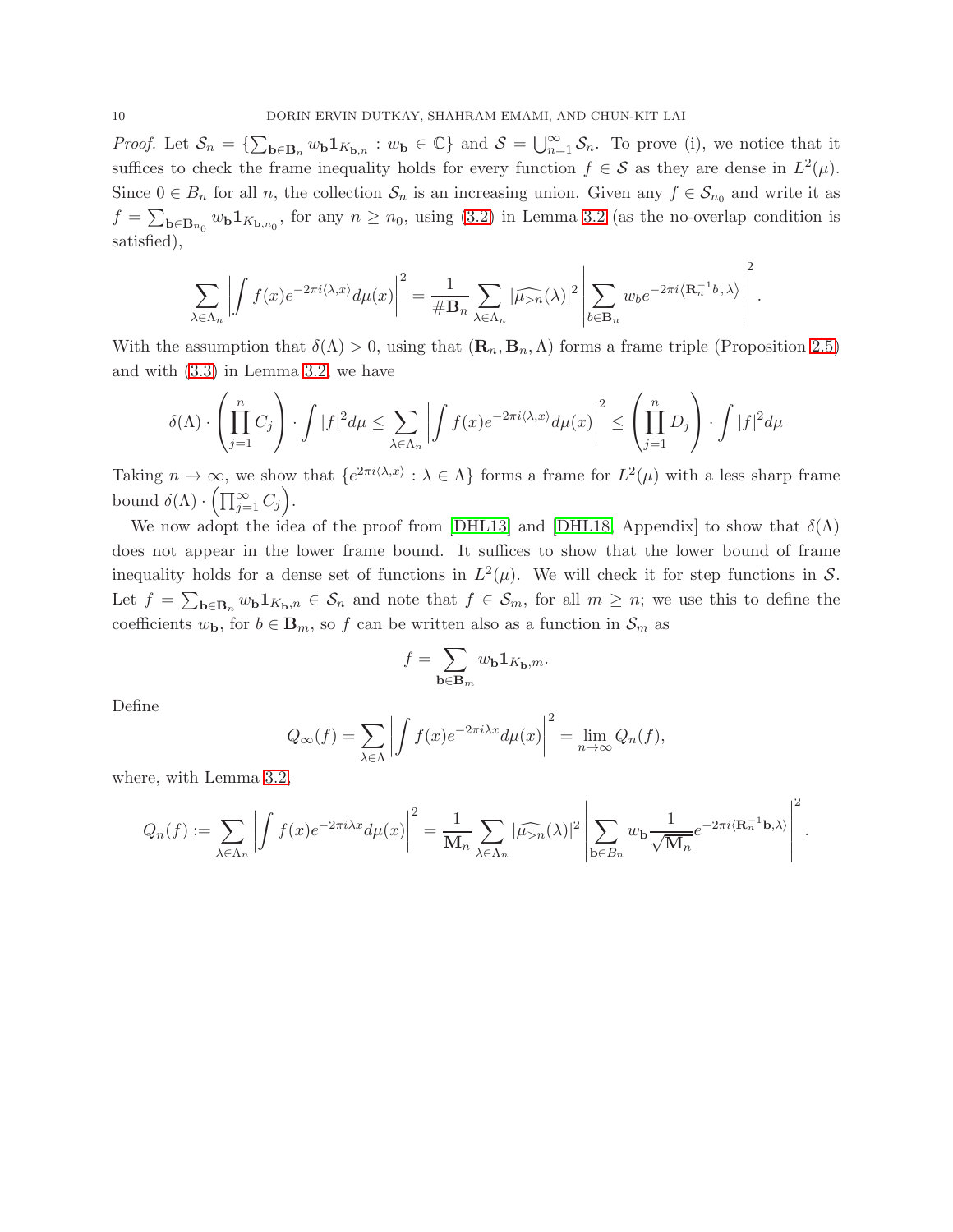EXISTENCE AND EXACTNESS OF EXPONENTIAL RIESZ SEQUENCES AND FRAMES FOR FRACTAL MEASURES Let  $\mathbf{C}_n = \prod_{j=1}^n C_j$ ,  $\mathbf{D}_n = \prod_{j=1}^n D_j$  for  $n = 1, 2...$  and  $n = \infty$  and  $\mathbf{M}_n = \prod_{j=1}^n (\#B_j)$ . We are going to establish the lower bound. Note that

$$
Q_m(f) = Q_n(f) + \sum_{\lambda \in \Lambda_m \backslash \Lambda_n} \left| \int f(x) e^{-2\pi i \langle \lambda, x \rangle} d\mu(x) \right|^2
$$
  

$$
= Q_n(f) + \sum_{\lambda \in \Lambda_m \backslash \Lambda_n} \frac{1}{M_m} |\widehat{\mu_{>m}}(\lambda)|^2 \left| \sum_{\mathbf{b} \in \mathbf{B}_m} w_{\mathbf{b}} \frac{1}{\sqrt{M_m}} e^{-2\pi i \langle \mathbf{R}_m^{-1} \mathbf{b}, \lambda \rangle} \right|^2.
$$
  

$$
\geq Q_n(f) + \delta(\Lambda) \cdot \sum_{\lambda \in \Lambda_m \backslash \Lambda_n} \frac{1}{M_m} \left| \sum_{\mathbf{b} \in \mathbf{B}_m} w_{\mathbf{b}} \frac{1}{\sqrt{M_m}} e^{-2\pi i \langle \mathbf{R}_m^{-1} \mathbf{b}, \lambda \rangle} \right|^2.
$$

Note that, by Proposition [2.5\(](#page-5-3)i) and Lemma [3.2](#page-8-3)

$$
\sum_{\lambda \in \Lambda_m} \frac{1}{\mathbf{M}_m} \left| \sum_{\mathbf{b} \in B_m} w_{\mathbf{b}} \frac{1}{\sqrt{\mathbf{M}_m}} e^{-2\pi i \langle \mathbf{R}_m^{-1} \mathbf{b}, \lambda \rangle} \right|^2 \geq \mathbf{C}_m \cdot \frac{1}{\mathbf{M}_m} \sum_{\mathbf{b} \in \mathbf{B}_m} |w_{\mathbf{b}}|^2 = \mathbf{C}_m \int |f|^2 d\mu.
$$

We further have

$$
Q_m(f) \geq Q_n(f) + \delta(\Lambda) \cdot \left( \mathbf{C}_m \int |f|^2 d\mu - \sum_{\lambda \in \Lambda_n} \frac{1}{\mathbf{M}_m} \left| \sum_{\mathbf{b} \in B_m} w_{\mathbf{b}} \frac{1}{\sqrt{\mathbf{M}_m}} e^{-2\pi i \langle \mathbf{R}_m^{-1} \mathbf{b}, \lambda \rangle} \right|^2 \right)
$$
  
=  $Q_n(f) + \delta(\Lambda) \cdot \left( \mathbf{C}_m \int |f|^2 d\mu - \sum_{\lambda \in \Lambda_n} \left| \int f(x) e^{-2\pi i \lambda x} d\mu_m(x) \right|^2 \right)$ 

For a fixed n, we let m go to infinity. By the fact that  $Q_m(f)$  converges to  $Q_\infty(f)$  and  $\mu_m$  converges weakly to  $\mu$ , we have

$$
Q_{\infty}(f) \geq Q_n(f) + \delta(\Lambda) \cdot \left( \mathbf{C}_{\infty} \int |f|^2 d\mu - \sum_{\lambda \in \Lambda_n} \left| \int f(x) e^{-2\pi i \lambda x} d\mu(x) \right|^2 \right).
$$

We then let  $n$  go to infinity and obtain

$$
Q_\infty(f) \geq Q_\infty(f) + \delta(\Lambda) \cdot \left(\mathbf{C}_\infty \int |f|^2 d\mu - \sum_{\lambda \in \Lambda} \left| \int f(x) e^{-2\pi i \lambda x} d\mu(x) \right|^2 \right).
$$

and thus

$$
\delta(\Lambda) \cdot \left( \mathbf{C}_{\infty} \int |f|^2 d\mu - \sum_{\lambda \in \Lambda} \left| \int f(x) e^{-2\pi i \lambda x} d\mu(x) \right|^2 \right) \leq 0.
$$

However,  $\delta(\Lambda) > 0$  and we have

$$
\mathbf{C}_{\infty} \int |f|^2 d\mu \le \sum_{\lambda \in \Lambda} \left| \int f(x) e^{-2\pi i \lambda x} d\mu(x) \right|^2
$$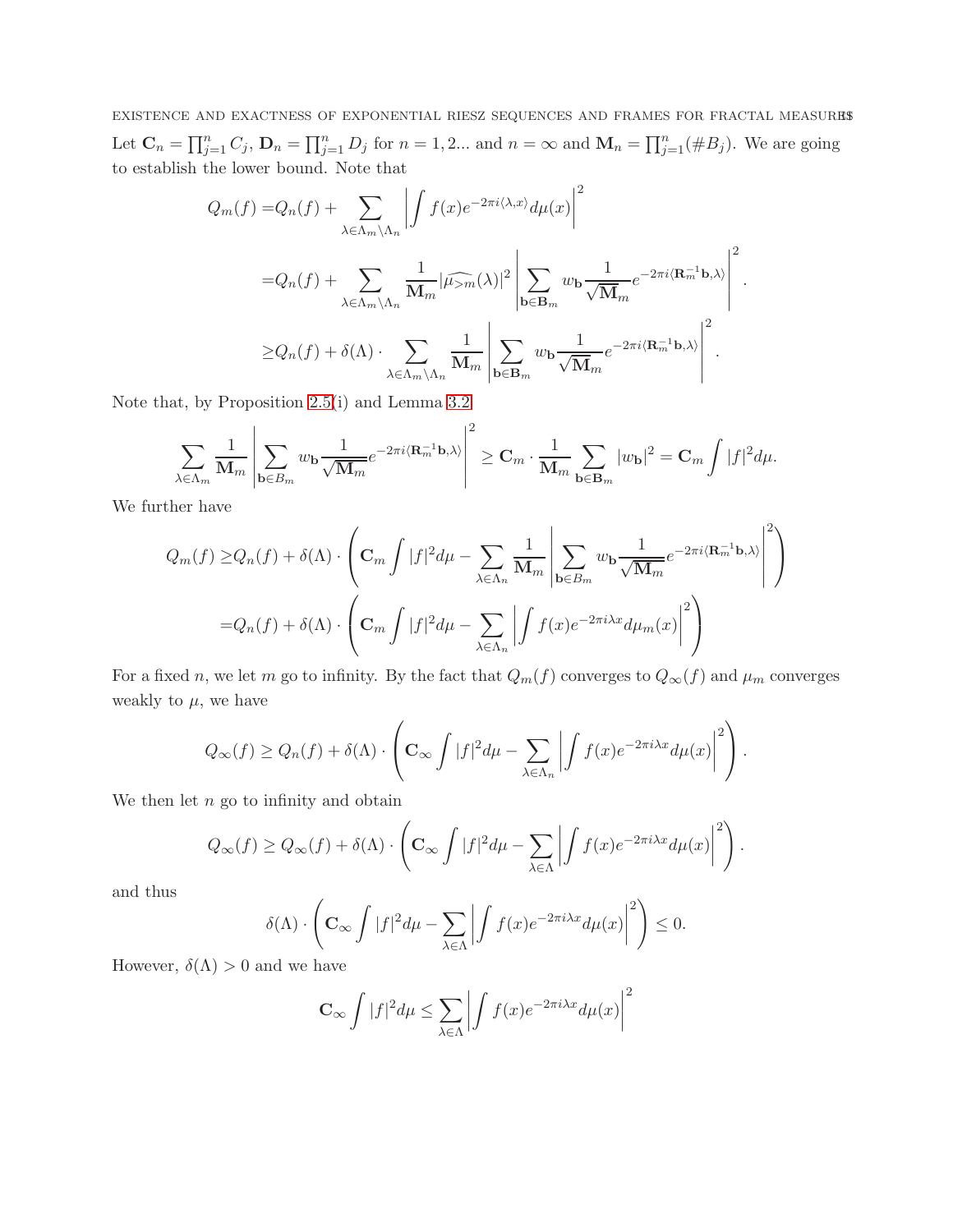This establishes the lower bound.

We now prove (ii). Take any finite subset  $\Lambda_0$  of  $\Lambda$ . As  $\Lambda_n$  is an increasing union, we have that  $\Lambda_0 \subset \Lambda_n$  for *n* large. Note that

$$
\left\|\sum_{\lambda\in\Lambda_0}a_{\lambda}e^{2\pi i \langle \lambda,x\rangle}\right\|_{L^2(\mu_n)}^2=\frac{1}{\#B_n}\sum_{\mathbf{b}\in\mathbf{B}_n}\left|\sum_{\lambda\in\Lambda_0}a_{\lambda}e^{2\pi i \langle\mathbf{R}_n^{-1}b,\lambda\rangle}\right|^2=\left\|\sum_{\lambda\in\Lambda_0}a_{\lambda}\mathbf{e}_{R,\lambda}\right\|^2.
$$

Hence, by Proposition [2.5,](#page-5-3)

<span id="page-11-3"></span>
$$
(3.6) \qquad \left(\prod_{j=1}^n C_j\right) \cdot \sum_{\lambda \in \Lambda_0} |a_\lambda|^2 \le \left\|\sum_{\lambda \in \Lambda_0} a_\lambda e^{2\pi i \langle \lambda, x \rangle} \right\|_{L^2(\mu_n)}^2 \le \left(\prod_{j=1}^n D_j\right) \cdot \sum_{\lambda \in \Lambda_0} |a_\lambda|^2
$$

As  $\mu_n$  converges weakly to  $\mu$  and  $\sum_{\lambda \in \Lambda_0} a_{\lambda} e^{2\pi i \langle \lambda, x \rangle}$  is a continuous function,

$$
\lim_{n \to \infty} \left\| \sum_{\lambda \in \Lambda_0} a_{\lambda} e^{2\pi i \langle \lambda, x \rangle} \right\|_{L^2(\mu_n)}^2 = \left\| \sum_{\lambda \in \Lambda_0} a_{\lambda} e^{2\pi i \langle \lambda, x \rangle} \right\|_{L^2(\mu)}^2
$$

Hence, our conclusion follows by taking limit in  $(3.6)$ .

- **Remark 3.4.** (i) The inequality  $\delta(\Lambda) > 0$  may be regarded as a condition guaranteeing that the tail-term of  $\hat{\mu}$  does not become too small. It is a sufficient condition for the canonical spectrum  $\Lambda$  to be a frame-spectrum. But it is in general not necessary (See [\[DHL13\]](#page-19-3)).
	- (ii) Theorem 3.3 (ii) shows that there is no extra condition for  $\Lambda$  to be a Riesz sequence once we have formed our Riesz sequence tower. However, it may happen that all the sets  $L_j$ have only one element, then trivially, the set  $\Lambda$  has only one element which must form a Riesz sequence. Hence, to construct an infinite Riesz sequence, we need to make sure  $#L<sub>i</sub> \geq 2$ . We will show, using a version of the Kadison-Singer theorem, that such a Riesz sequence always exists (Section [5\)](#page-16-0).

#### 4. Exactness and Overcompleteness

<span id="page-11-0"></span>In this section, we will study the exactness and overcompleteness of the Fourier frame generated by the frame and Riesz-sequence towers.

#### <span id="page-11-1"></span>4.1. Exactness and overcompleteness of the frame tower.

<span id="page-11-2"></span>**Theorem 4.1.** Let  $\{(R_j, B_j, L_j) : j \geq 1\}$  be a frame tower with no-overlap. Suppose that  $\delta(\Lambda) > 0$ (see  $(3.5)$ ). Then

(i) Suppose that all  $#B_j = #L_j$ . Then  $E(\Lambda) = \{e^{2\pi i \langle \lambda, x \rangle} : \lambda \in \Lambda\}$  is a Riesz basis for  $L^2(\mu)$ .

.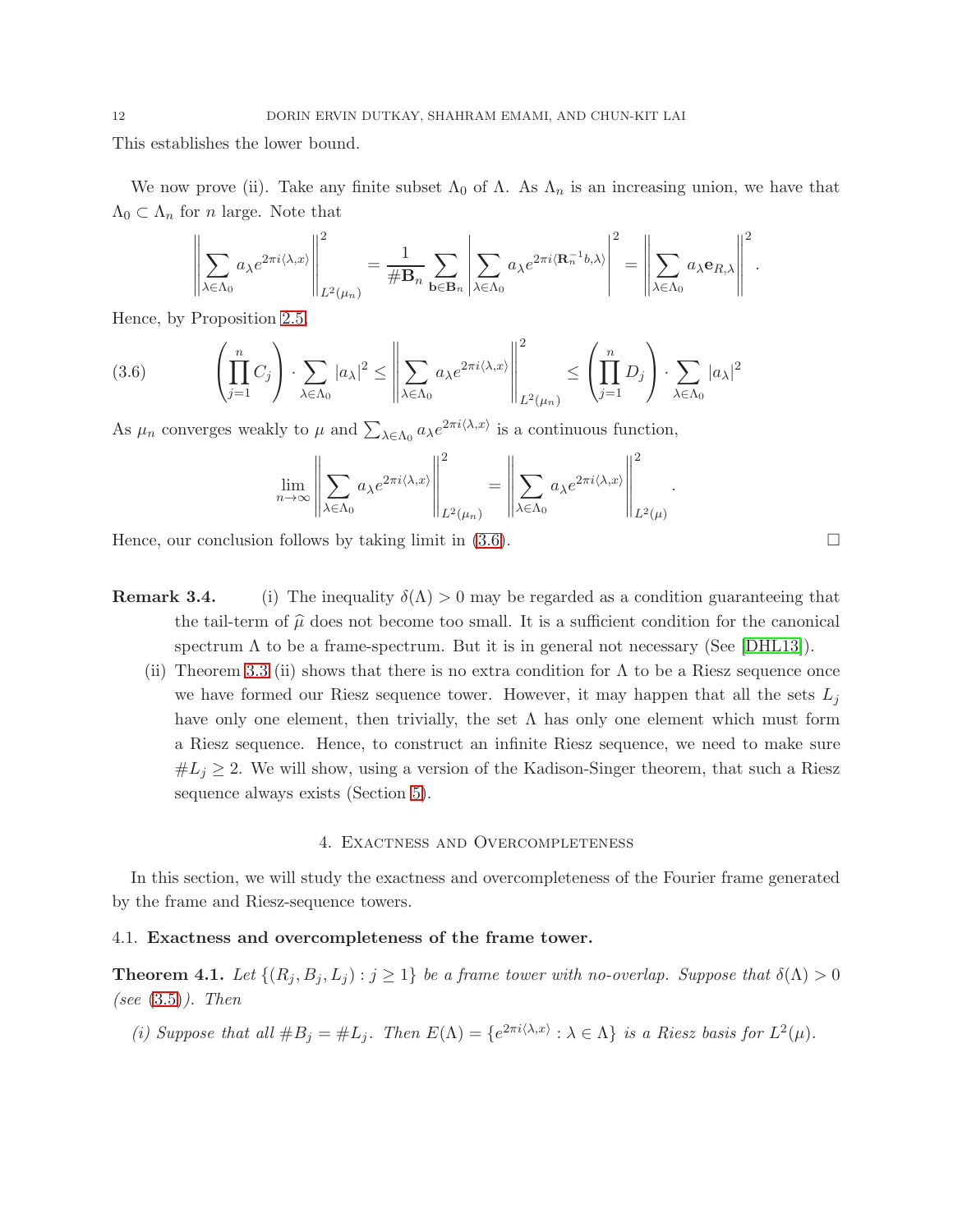EXISTENCE AND EXACTNESS OF EXPONENTIAL RIESZ SEQUENCES AND FRAMES FOR FRACTAL MEASURES

(ii) Suppose that there exists j such that  $#B_j < #L_j$ . Then  $\{e^{2\pi i \langle \lambda, x \rangle} : \lambda \in \Lambda\}$  is a Fourier frame for  $L^2(\mu)$  with infinite redundancies (i.e., there exists an infinite subset  $\Lambda_0$  of  $\Lambda$  such that  $\Lambda \setminus \Lambda_0$  is still a frame spectrum for  $L^2(\mu)$ ).

*Proof.* (i) Since  $\delta(\Lambda) > 0$ , we know that  $E(\Lambda)$  is a frame. We now show that it is a Riesz basis by showing that  $E(\Lambda)$  is an exact frame. Let  $\lambda_0$  be an element in  $\Lambda$  and we need to show that  $E(\Lambda \setminus {\lambda_0})$  is incomplete.

To show this, we note that there exists  $n_0$  such that  $\lambda_0 \in \Lambda_n$  for all  $n \geq n_0$ . From the assumption,  $\#\Lambda_n = \#\mathbf{B}_n = \prod_{j=1}^n \#B_j$ . Since  $L^2(\mu_n)$  is finite dimensional with dimension  $\#\mathbf{B}_n$ , we have that  $E(\Lambda_n)$  forms a Riesz basis for  $L^2(\mu_n)$ . In particular, there exists  $f_n \in L^2(\mu_n)$  such that  $||f_n||_{L^2(\mu_n)} = 1$  and

<span id="page-12-0"></span>(4.1) 
$$
\frac{1}{\sqrt{\#\mathbf{B}_n}} \langle \mathbf{w}^n, \mathbf{e}_{\mathbf{R}_n,\lambda} \rangle_{\mathbb{C}^{\#\mathbf{B}_n}} = \langle f_n, e^{2\pi i \langle \lambda, x \rangle} \rangle_{L^2(\mu_n)} = 0, \ \forall \lambda \in \Lambda_n \setminus \{\lambda_0\}.
$$

where  $w_b^n = f_n(b)$  and  $\mathbf{w}^n = (w_b^n)_{b \in \mathbf{B}_n}$ . As  $||f_n||_{L^2(\mu_n)} = 1$ ,  $||\mathbf{w}^n||^2 = \# \mathbf{B}_n$ .

The vector  $f_n$  can be identified naturally with  $f_n = \sum_{b \in \mathbf{B}_n} w_b^n \mathbf{1}_{K_{b,n}} \in L^2(\mu)$ .

$$
||f_n||_{L^2(\mu)}^2 = \frac{1}{\# \mathbf{B}_n} \sum_{b \in \mathbf{B}_n} |w_{b,n}|^2 = ||f_n||_{L^2(\mu_n)}^2 = 1
$$

By the Banach-Alaoglu theorem, there is a subsequence  $f_{n_k}$  that converges weakly to some function  $f \in L^2(\mu)$ . Note that for all  $\lambda \in \Lambda \setminus \{\lambda_0\}$ ,  $\lambda \in \Lambda_{n_k}$  for all k sufficiently large, and we have, with Lemma [3.2,](#page-8-3)

(4.2) 
$$
\langle f_{n_k}, e^{2\pi i \langle \lambda, x \rangle} \rangle_{L^2(\mu)} = \widehat{\mu_{>n_k}}(\lambda) \langle f_{n_k}, e^{2\pi i \langle \lambda, x \rangle} \rangle_{L^2(\mu_{n_k})} = 0.
$$

By taking  $k \to \infty$ , we obtain that

<span id="page-12-1"></span>
$$
\langle f, e^{2\pi i \langle \lambda, x \rangle} \rangle_{L^2(\mu)} = 0, \ \forall \lambda \in \Lambda \setminus \{\lambda_0\}.
$$

Therefore, f is orthogonal to all  $e^{2\pi i \langle \lambda, x \rangle}$ ,  $\lambda \in \Lambda \setminus {\{\lambda_0\}}$ . We now show that  $f \neq 0$  in  $L^2(\mu)$ , then this implies that  $E(\Lambda \setminus {\lambda_0})$  is not complete.

Indeed, if we take  $\mathbf{w}^n$  into the definition of the frame triple of  $(\mathbf{R}_n, \mathbf{B}_n, \Lambda_n)$  and use [\(4.1\)](#page-12-0), we obtain

$$
\left(\prod_{j=1}^n C_j\right) \|\mathbf{w}^n\|^2 \leq \sum_{\lambda \in \Lambda_n} |\langle \mathbf{w}^n, \mathbf{e}_{\mathbf{R}_n,\lambda}\rangle|^2 = |\langle \mathbf{w}^n, \mathbf{e}_{\mathbf{R}_n,\lambda_0}\rangle|^2 = \# \mathbf{B}_n |\langle f_n, e^{2\pi i \langle \lambda_0, x \rangle} \rangle_{L^2(\mu_n)}|^2.
$$

Note that  $\|\mathbf{w}^n\|^2 = \#\mathbf{B}_n$  and  $|\widehat{\mu}_{>n}(\lambda)|^2 \ge \delta(\Lambda) > 0$ . By [\(4.2\)](#page-12-1), we have

$$
|\langle f_n, e^{2\pi i \langle \lambda_0, x \rangle} \rangle_{L^2(\mu)}|^2 \ge \left(\prod_{j=1}^n C_j\right) \cdot \delta(\Lambda).
$$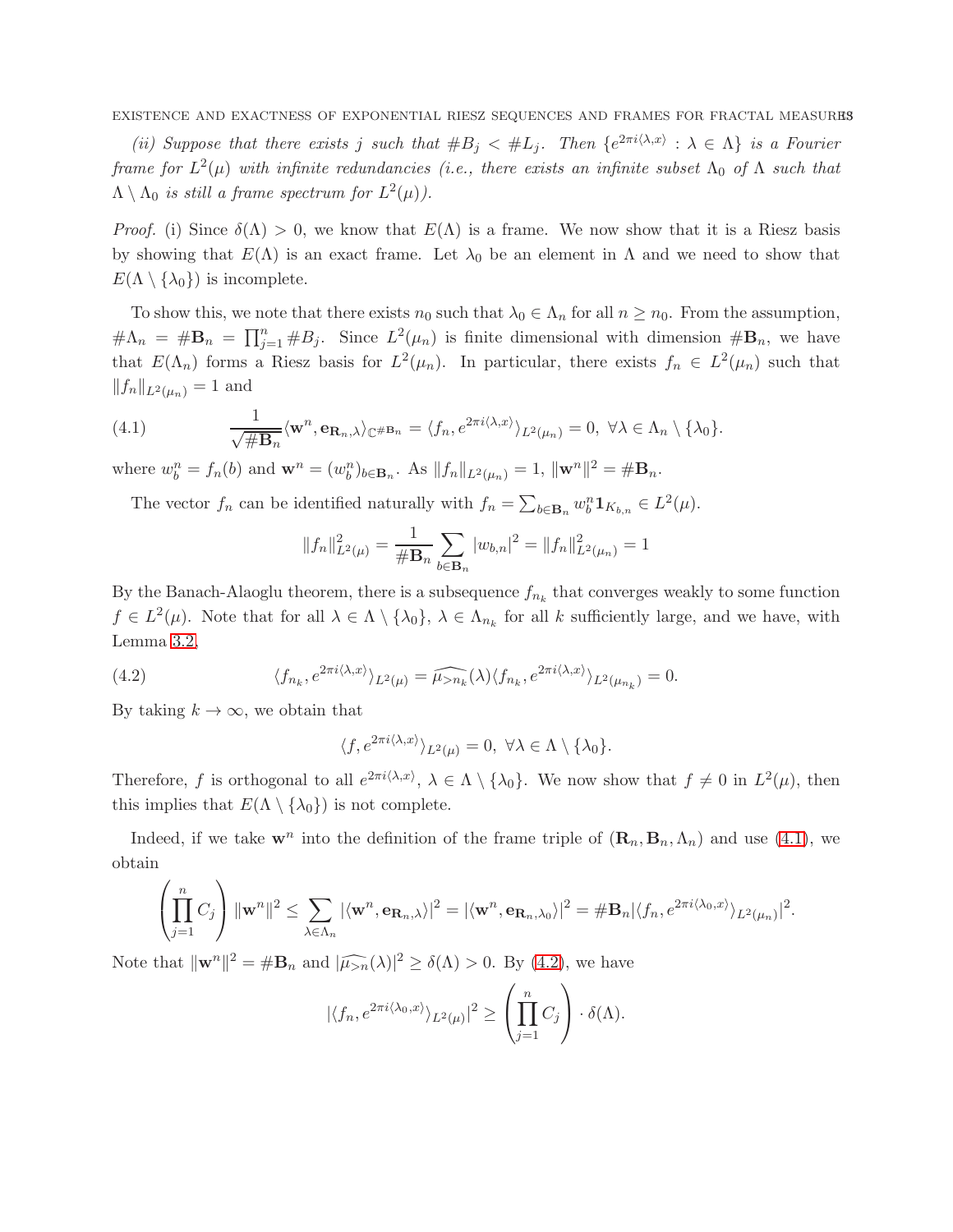Take  $n = n_k$  to infinity, we obtain

$$
|(fd\mu)\hat{)}(\lambda_0)|^2 \ge \left(\prod_{j=1}^{\infty} C_j\right) \cdot \delta(\Lambda) > 0.
$$

Since  $(fd\mu)(\lambda_0) \neq 0$ , f cannot be a zero function in  $L^2(\mu)$  and this completes the proof.

(ii) Suppose that at the j<sub>0</sub>th level, we have that  $#B_{j_0} < #L_{j_0}$ . Then the collection of vectors  ${e_{R_{j_0},\lambda} : \lambda \in L_{j_0}}$  is a linearly dependent set in  $\mathbb{C}^{\#B_{j_0}}$ . Since we have a finite dimensional vector space, there exists  $\lambda_{j_0} \in L_{j_0}$  such that  $\{e_{R_{j_0},\lambda} : \lambda \in L_{j_0} \setminus {\{\lambda_{j_0}\}}\}$  is still a frame for  $\mathbb{C}^{\#B_{j_0}}$  with frame bounds  $C_j$  and  $D_j$ . Let  $L_{j_0} = L_{j_0} \setminus {\{\lambda_{j_0}\}}$ .

Then it is clear that  $(\{(R_j, B_j, L_j) : j \geq 1\} \setminus \{(R_{j_0}, B_{j_0}, L_{j_0})\}) \cup \{(R_{j_0}, B_{j_0}, L_{j_0})\}$  still forms a frame tower with bounds

$$
\frac{C_j}{C_j} \cdot \prod_{j=1}^{\infty} C_j
$$
 and 
$$
\frac{D_j}{D_j} \cdot \prod_{j=1}^{\infty} D_j
$$

which are still positive and finite. Moreover, the corresponding  $\Lambda$  formed with  $L_{j_0}$  replaced by  $L_{j_0}$ in [\(2.2\)](#page-5-2) is a subset of  $\Lambda$ . This implies that  $\delta(\widetilde{\Lambda}) \geq \delta(\Lambda) > 0$ . By Theorem 3.3(i),  $E(\widetilde{\Lambda})$  is a frame for  $L^2(\mu)$ . Note that the removed elements are

$$
\Lambda \setminus \widetilde{\Lambda} = R_1^{\mathrm{T}} .. R_{j_0-1}^{\mathrm{T}} \lambda_{j_0} + \left\{ \sum_{finite, j \neq j_0} (R_1^{\mathrm{T}} ... R_{j-1}^{\mathrm{T}}) \ell_j : \ell_j \in L_j \right\},\,
$$

which is an infinite set. Hence,  $E(\Lambda)$  is a Fourier frame for  $L^2(\mu)$  with infinite redundancies.  $\square$ 

**Remark 4.2.** In [\[LW17\]](#page-20-8), we considered on  $\mathbb{R}^1$ ,  $R_j = M_j K_j + \alpha_j$ , where  $M_j$ ,  $K_j$  are integers and  $0 \leq \alpha_j < M_j$  and they satisfy

$$
\sum_{j=1}^{\infty} \frac{\alpha_j \sqrt{M_j}}{K_j} < \infty.
$$

Then letting  $B_j = \{0, K_j, ..., (M_j - 1)K_j\}$  and  $L_j = \{0, 1, ..., M_j - 1\}$ , the resulting  $(R_j, B_j, L_j)$ forms a frame tower and the associated fractal measure admits a Fourier frame. Using Theorem [4.1,](#page-11-2) we can actually conclude that the Fourier frame we constructed is actually a Riesz basis.

<span id="page-13-0"></span>4.2. Incompleteness of Riesz sequence tower. In this section we consider the completeness of the Riesz basis obtained from a Riesz-sequence tower. We first recall a proposition about Riesz sequences, whose statements can be found in Young's book ([\[You01\]](#page-20-10), Proposition 2 and Theorem 3 in Chapter 4, p.129).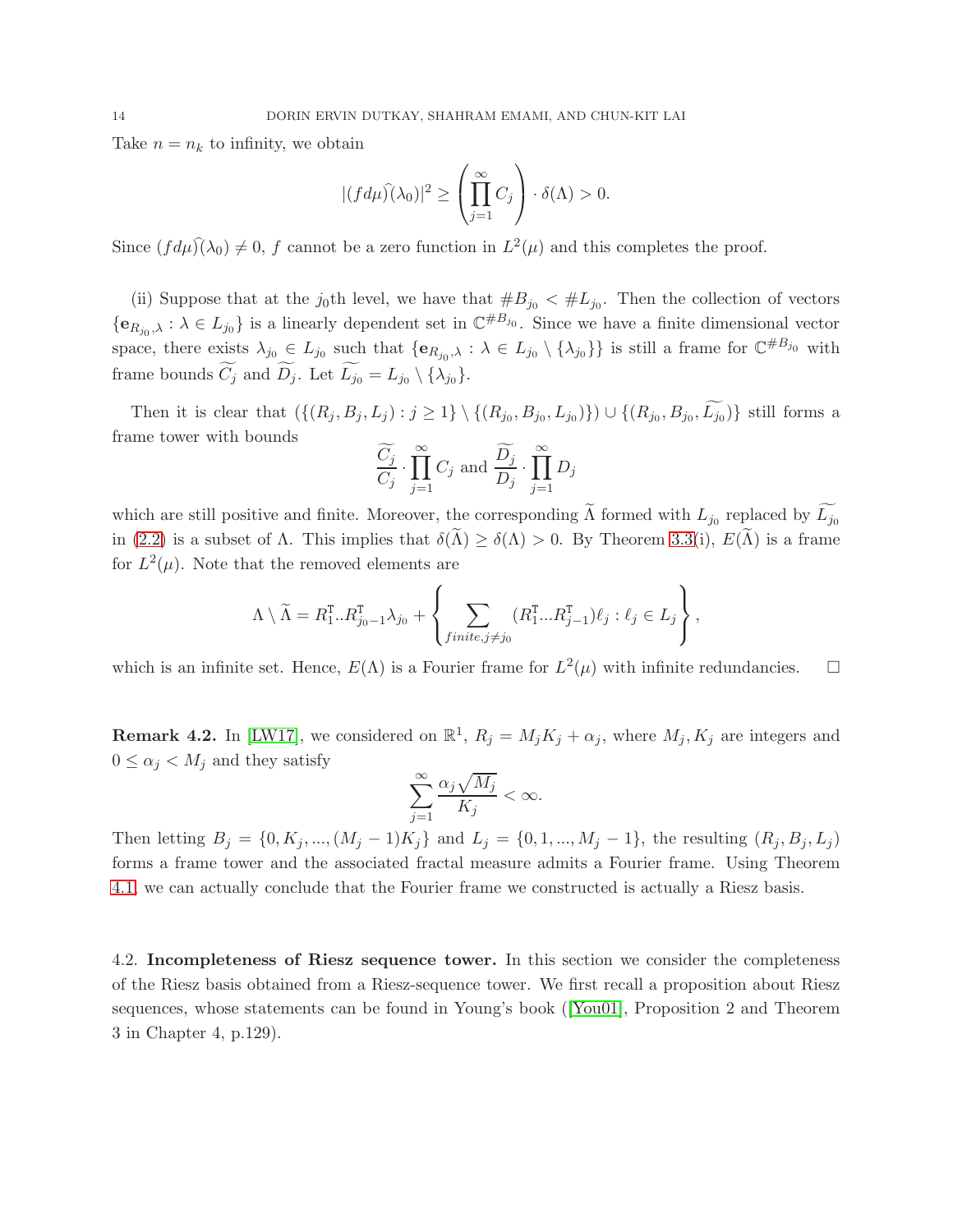<span id="page-14-1"></span>**Proposition 4.3.** Let H be a Hilbert space and let  $\{f_n : n \geq 1\}$  be a Riesz sequence for H. Let C be its lower bound. Then for any  $\ell^2$  sequence  $\{c_n\}$ , there exists  $f \in H$  such that

$$
||f|| \leq \frac{1}{C} \sum_{n=1}^{\infty} |c_n|^2
$$

and

$$
\langle f, f_n \rangle = c_n, \forall n \ge 1.
$$

<span id="page-14-0"></span>**Theorem 4.4.** Let  $\{(R_i, B_j, L_j) : j \geq 1\}$  be a Riesz sequence tower and assume the associated fractal measure satisfies the no-overlap condition and elements in  $B_i$  are distinct representatives in  $\mathbb{Z}^d/R(\mathbb{Z}^d)$ . Suppose that there exists j such that  $\#L_j < \#B_j$ . Then  $\{e^{2\pi i \langle \lambda, x \rangle} : \lambda \in \Lambda\}$  is not complete in  $L^2(\mu)$ .

*Proof.* Without loss of generality, we may assume that, at the first level, we have  $#L_1 < #B_1$ . From Proposition [2.3,](#page-4-1) elements in  $L_1$  are distinct representative in  $\mathbb{Z}^d/R^T(\mathbb{Z}^d)$ . Let  $\overline{L}_1$  be a complete representative of  $\mathbb{Z}^d/R^T(\mathbb{Z}^d)$  containing  $L_1$ . As elements in  $B_1$  are distinct representative in  $\mathbb{Z}^d/R(\mathbb{Z}^d)$ ,  $\{e_{R,\lambda} : \lambda \in \overline{L}_1\}$  forms a tight frame in  $\mathbb{C}^{\#B}$  by Lemma [2.4.](#page-5-4) On the other hand, as  ${e_{R,\lambda} : \lambda \in L_1}$  forms a Riesz sequence, so they must be linearly independent. Hence, we can find  $\lambda_1 \in \overline{L_1}$  such that  $(R_1, B_1, \widetilde{L_1})$  with  $\widetilde{L_1} = L_1 \cup {\lambda_1}$  forms a Riesz sequence triple and  $(R_1, B_1, \widetilde{L_1}) \cup \{(R_i, B_i, L_j) : j \geq 2\}$  forms a Riesz sequence tower.

We know that  $(\mathbf{R}_n, \mathbf{B}_n, \widetilde{\Lambda_n})$  are Riesz sequence triples for all  $n \geq 1$ , and

$$
\widetilde{\Lambda_n} = \widetilde{L_1} + R_1^{\mathrm{T}} L_2 + \dots + R_1^{\mathrm{T}} \dots R_{n-1}^{\mathrm{T}} L_n.
$$

Define  $\widetilde{\Lambda}$  analogously. Then  $\Lambda_n \subset \widetilde{\Lambda_n}$  and  $\Lambda \subset \widetilde{\Lambda}$ . Let

 $c_{\lambda_1} = 1$  and  $c_{\lambda} = 0$ , for all  $\lambda \in \widetilde{\Lambda_n} \setminus {\lambda_1}$ .

Then  $\sum_{\lambda \in \widetilde{\Lambda_n}} |c_{\lambda}|^2 = 1$ . By Proposition [2.5](#page-5-3) and [4.3,](#page-14-1) we can find  $f_n \in L^2(\mu_n)$  such that

$$
||f_n||_{L^2(\mu_n)} \leq \frac{1}{\prod_{j=1}^n C_j}
$$
, and  $\langle f_n, e^{2\pi i \langle \lambda, x \rangle} \rangle = c_\lambda$ 

for all  $\lambda \in \Lambda_n$ . Since  $0 < \prod_{j=1}^{\infty} C_j < \infty$  and all  $C_j > 0$ ,  $C := \inf \{ \prod_{j=1}^n C_j : n \geq 1 \} > 0$ . Identifying  $f_n$  naturally in  $L^2(\mu)$  with a step function, we have that

$$
||f_n||_{L^2(\mu)} \leq \frac{1}{C}.
$$

By the Banach-Alaoglu theorem, we have a subsequence  $f_{n_k}$  that converges weakly to some function  $f \in L^2(\mu)$ . Then, with Lemma [3.2,](#page-8-3)

$$
\langle f_{n_k}, e^{2\pi i \langle \lambda, x \rangle} \rangle_{L^2(\mu)} = \widehat{\mu_{>n_k}}(\lambda) \cdot \langle f_{n_k}, e^{2\pi i \langle \lambda, x \rangle} \rangle_{L^2(\mu_{n_k})}.
$$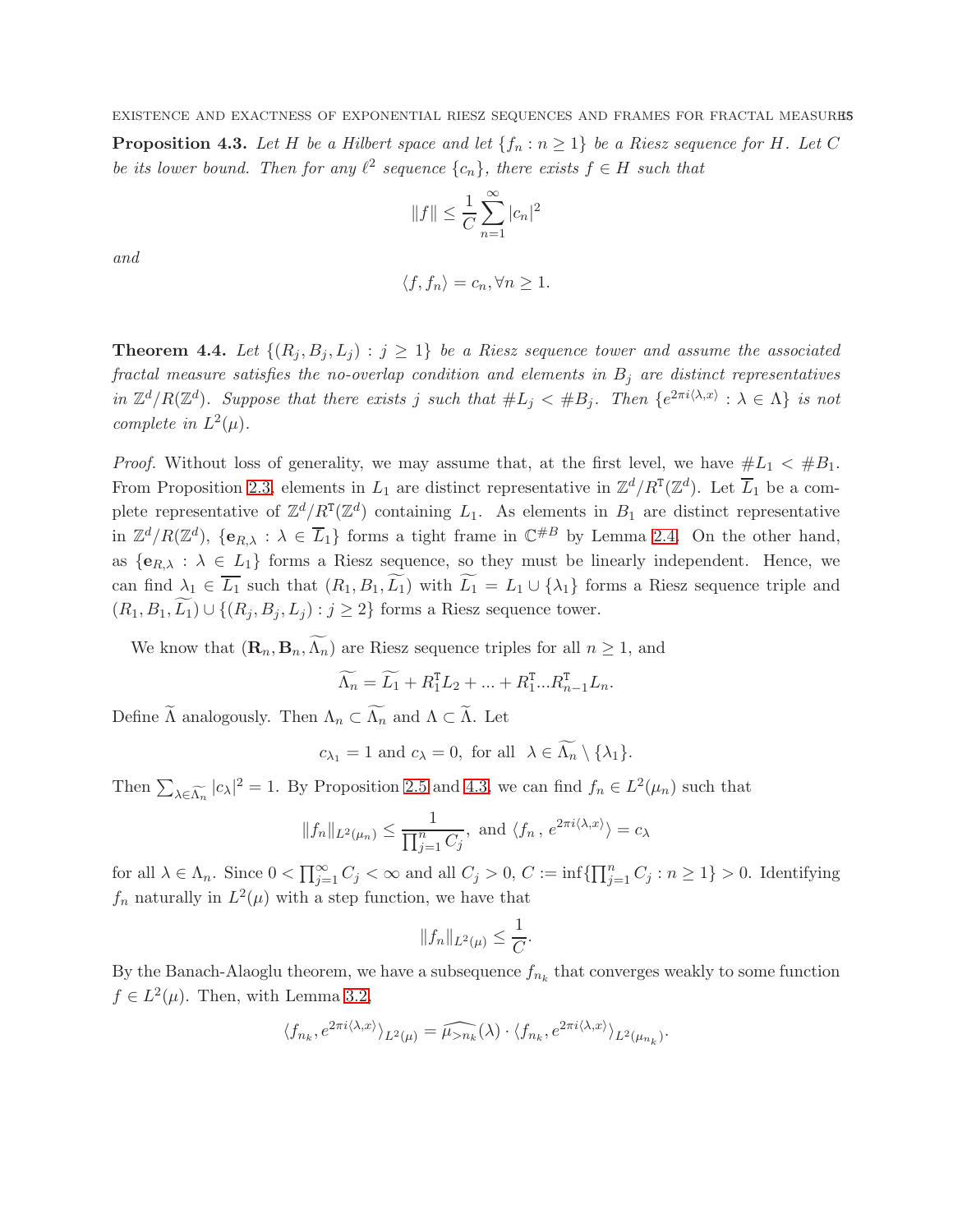In particular, by taking limit and since  $\Lambda \subset \widetilde{\Lambda}$ , we have

$$
\langle f, e^{2\pi i \langle \lambda, x \rangle} \rangle_{L^2(\mu)} = 0, \text{ for all } \lambda \in \Lambda.
$$

If we can show that  $f \neq 0$ , then f is orthogonal to the the closure of the span of  $e^{2\pi i \langle \lambda, x \rangle}, \lambda \in \Lambda$ . This will show that  $E(\Lambda)$  is not complete.

To show that  $f \neq 0$ , we note that by our choice of  $c_{\lambda}$ ,

$$
\langle f_n, e^{2\pi i \langle \lambda_1, x \rangle} \rangle_{L^2(\mu_n)} = 1.
$$

This implies that

$$
\langle f_n, e^{2\pi i \langle \lambda_1, x \rangle} \rangle_{L^2(\mu)} = \widehat{\mu_{>n}}(\lambda_1) \langle f_n, e^{2\pi i \langle \lambda_1, x \rangle} \rangle_{L^2(\mu_n)} = \widehat{\mu_{>n}}(\lambda_1).
$$

We note that the measure  $\mu_{>n}$  converges weakly to  $\delta_0$ . This means that  $\widehat{\mu_{>n}}(\cdot)$  converges to 1 uniformly on all compact subsets of  $\mathbb{R}^d$ . Hence,  $\widehat{\mu_{>n}}(\lambda_1)$  converges to 1 and we have

$$
\langle f, e^{2\pi i \langle \lambda_1, x \rangle} \rangle_{L^2(\mu)} = 1.
$$

This shows that f cannot be a zero function in  $L^2$  $(\mu).$ 

<span id="page-15-0"></span>**Example 4.5.** Consider  $R = 3$ ,  $B = \{0, 1, 3\}$  and  $L = \{0, 1\}$ . Then  $(R, B, L)$  forms a Riesz sequence triple. However, we can never add another  $\lambda \subset \mathbb{Z}$  into L so that  $(R, B, L \cup \{\lambda\})$  forms a Riesz sequence triple.

Proof. Note that the matrix

$$
\mathcal{F}_{L,B} = \begin{pmatrix} - & \mathbf{e}_{R,0} & - \\ - & \mathbf{e}_{R,1} & - \end{pmatrix} = \frac{1}{\sqrt{3}} \begin{pmatrix} 1 & 1 & 1 \\ 1 & \omega & 1 \end{pmatrix}
$$

where  $\omega$  is the cubic root of unity. The two rows are linearly independent. Hence,  $(R, B, L)$  forms a Riesz sequence triple. However, to add one more element, we see that we can only add  $\lambda = 2$ (mod 3) by Proposition [2.3.](#page-4-1) However, if we add this,

$$
\mathcal{F}_{L \cup \{2\},B} = \frac{1}{\sqrt{3}} \begin{pmatrix} 1 & 1 & 1 \\ 1 & \omega & 1 \\ 1 & \omega^2 & 1 \end{pmatrix}.
$$

The rows are not linearly independent and do not span  $\mathbb{C}^{\#B}$ . This example shows that the assumption that elements of B is from a distinct representative in  $\mathbb{Z}^d/R(\mathbb{Z}^d)$  is required in Theorem [4.4.](#page-14-0) Otherwise we cannot add another element that preserve the Riesz sequence property.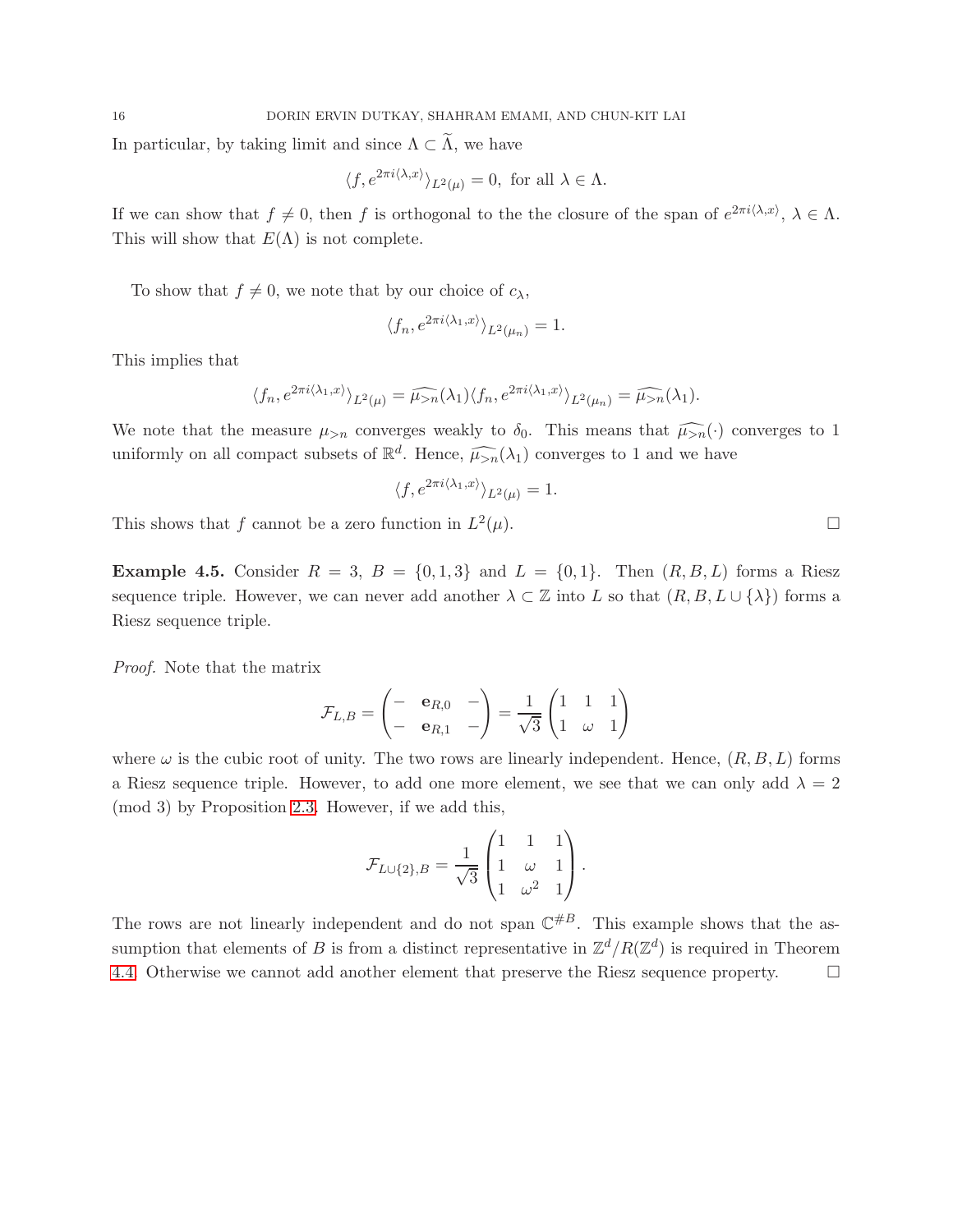## <span id="page-16-0"></span>EXISTENCE AND EXACTNESS OF EXPONENTIAL RIESZ SEQUENCES AND FRAMES FOR FRACTAL MEASURES 5. Existence of Riesz sequence towers

In this section, we will show that under some simple assumptions on  $R_j, B_j$ , one can construct a Riesz sequence tower easily. The key theorem is the following version of the solution to the Kadison-Singer problem, given in [\[BCMS16,](#page-19-5) Theorem 6.12].

<span id="page-16-2"></span>**Theorem 5.1.** [ $R_{\epsilon}$  conjecture] Suppose that  $\{u_i\}_{i\in I}$  is a unit norm Bessel sequence with Bessel bound D in a separable Hilbert space H. Then there exists a universal constant  $C_0 > 0$  such that for any  $\epsilon > 0$ , one can find a partition  $\{I_1, ..., I_r\}$  of I of size  $r \leq C_0(D/\epsilon^4)$  such that each  $\{u_i\}_{i \in I_j}$ ,  $j = 1, ..., r$  is a Riesz sequence with bounds  $1 - \epsilon, 1 + \epsilon$ .

Focusing on the finite dimensional Hilbert space in the above theorem, we notice that if  $\epsilon$  is very small, then r will most likely be very large and each  $I_j$  may possibly be containing only one element, in which case the theorem would be trivially true. In our application, we will need some  $I_j$  to contain more than one element.

<span id="page-16-3"></span>**Lemma 5.2.** Let R be an integral expanding matrix and let B be a finite subset of  $\mathbb{Z}^d$  containing some distinct representatives (mod  $R(\mathbb{Z}^d)$ ). Suppose that  $0 < \epsilon < 1$ . Then there exists L with  $\#L \geq \frac{\#B\epsilon^4}{C_0}$  $\frac{1}{C_0}$  such that  $(R, B, L)$  forms a Riesz sequence triple with bounds  $1 - \epsilon, 1 + \epsilon$ .

*Proof.* Given an integer expanding matrix R, let  $\overline{L}$  be a complete set of distinct representatives of  $\mathbb{Z}^d/R^{\mathsf{T}}(\mathbb{Z}^d)$ . By Lemma [2.4,](#page-5-4) we have that

$$
\sum_{\lambda \in \overline{L}} |\langle \mathbf{w}, \mathbf{e}_{R,\lambda} \rangle|^2 = \frac{|\det(R)|}{\#B} ||\mathbf{w}||^2
$$

for all  $\mathbf{w} \in \mathbb{C}^{\#B}$ . By Theorem [5.1,](#page-16-2) one can find a partition  $\{I_1, ..., I_r\}$  such that each  $\{\mathbf{e}_{R,\lambda}\}_{\lambda \in I_j}$ ,  $j = 1, ..., r$  is a Riesz sequence with bounds  $1 - \epsilon$ ,  $1 + \epsilon$ . Note that at least one of the  $I_j$  must contain at least  $|\det R|/r$  elements. As  $r \leq C_0(D/\epsilon^4)$  where  $D = |\det(R)|/H$ , there exists j such that

#I<sup>j</sup> ≥ #Bǫ<sup>4</sup> C<sup>0</sup> .

Take  $L = I_j$  and this completes the proof.

**Remark 5.3.** Indeed, we do not need the full strength of the Kadison-Singer problem (as in the  $R_{\epsilon}$ conjecture above) to prove Lemma [5.2.](#page-16-3) It can be also obtained as a consequence of the Bourgain-Tzafriri restricted invertibility theorem [\[BT87\]](#page-19-6), see also [\[CT09,](#page-19-7) Proposition 4.4] . We would like to thank Peter Casazza for pointing this fact to us.

<span id="page-16-1"></span>**Theorem 5.4.** Let  $\{(R_j, B_j)\}\$  be a sequence of pairs with integral expanding matrix  $R_j$  and  $B_j$  a finite subset containing some distinct representatives (mod  $R_j(\mathbb{Z}^d)$ ). Suppose also that the associated fractal measure

$$
\mu = \delta_{\mathbf{R}_1^{-1} B_1} \ast \delta_{\mathbf{R}_2^{-1} B_2} \ast \ldots
$$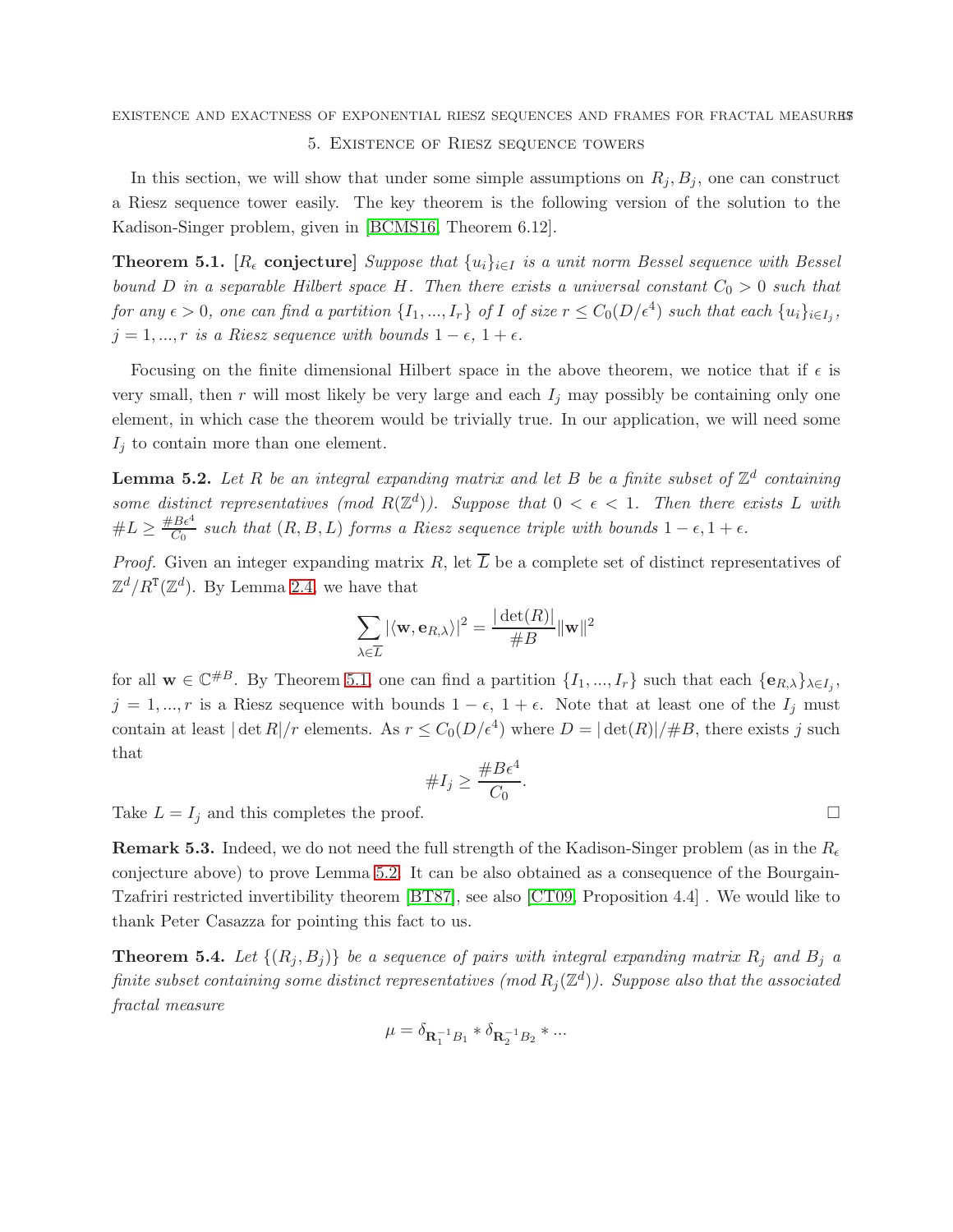has the no-overlap condition. Then  $\mu$  admits an exponential Riesz sequence of infinite cardinality.

*Proof.* First, we note that we can group any  $n_j$  consecutive factors without changing the resulting measure  $\mu$ .

$$
\begin{split} \mu=&\left(\delta_{\mathbf{R}^{-1}_1B_1}\ast \ldots \ast \delta_{\mathbf{R}^{-1}_{n_1}B_{n_1}}\right)\ast \left(\delta_{\mathbf{R}^{-1}_{n_1+1}B_{n_1+1}}\ast \ldots \ast \delta_{\mathbf{R}^{-1}_{n_1+n_2}B_{n_2}}\right)\ast \ldots \\ =&\delta_{\mathbf{R}^{-1}_{n_1}\mathbf{B}_{n_1}}\ast \delta_{\mathbf{R}^{-1}_{n_1+n_2}\mathbf{B}_{n_2}}\ast \ldots \end{split}
$$

As each  $#B_n \geq 2$ ,  $#B_n \geq 2^n$ . Using this regrouping, we can assume that each  $#B_n \geq 2^n$ . For *n* large enough, we let  $1 > \epsilon_n > \left(\frac{C_0}{\#B}\right)$  $#B_n$  $\int^{1/4}$ . As  $#B_n \geq 2^n$ , one can also find sequence  $\epsilon_n$  that is summable. By Lemma [5.2,](#page-16-3) we can find  $L_n$  such that  $(R_n, B_n, L_n)$  forms a Riesz-sequence triple and  $\#L_n \geq \frac{\#B_n\epsilon_n^4}{C_0} > 1$ . Since the sequence  $\epsilon_n$  is summable, we can use Theorem 3.3(ii) and conclude that  $\Lambda$  forms a Riesz sequence for  $\mu$ . Since each  $\#L_n > 1$ ,  $\Lambda$  is an infinite set.

<span id="page-17-0"></span>5.1. Riesz sequence with optimal Beurling dimension. In this section, we focus on self-affine measures.

<span id="page-17-1"></span>**Definition 5.5.** For a given expansive  $d \times d$  integer matrix R and a finite set of integer vectors B with  $#B$ , we define the *affine iterated function system* (IFS)

$$
\tau_b(x) = R^{-1}(x + b), \quad (x \in \mathbb{R}^d, b \in B).
$$

The self-affine measure associated to R and B is the unique probability measure  $\mu = \mu(R, B)$ satisfying

(5.1) 
$$
\mu(E) = \frac{1}{\#B} \sum_{b \in B} \mu(\tau_b^{-1}(E)), \text{ for all Borel subsets } E \text{ of } \mathbb{R}^d.
$$

This measure is supported on the *attractor*  $T(R, B)$  which is the unique compact set that satisfies

$$
T(R, B) = \bigcup_{b \in B} \tau_b(T(R, B)).
$$

The set  $T(R, B)$  is also called the *self-affine set* associated with the IFS. It can also be described as

$$
T(R, B) = \left\{ \sum_{k=1}^{\infty} R^{-k} b_k : b_k \in B \right\}.
$$

If  $R = \rho O$  where  $|\rho| < 1$  and O is an orthogonal matrix, then  $\mu(R, B)$  is called a self-similar measure. One can refer to [\[Hut81\]](#page-20-11) and [\[Fal97\]](#page-20-12) for a detailed exposition of the theory of iterated function systems.

It is known that self-affine measures can be realized as an infinite convolution product

$$
\mu(R, B) = \delta_{R^{-1}B} * \delta_{R^{-2}B} * \dots
$$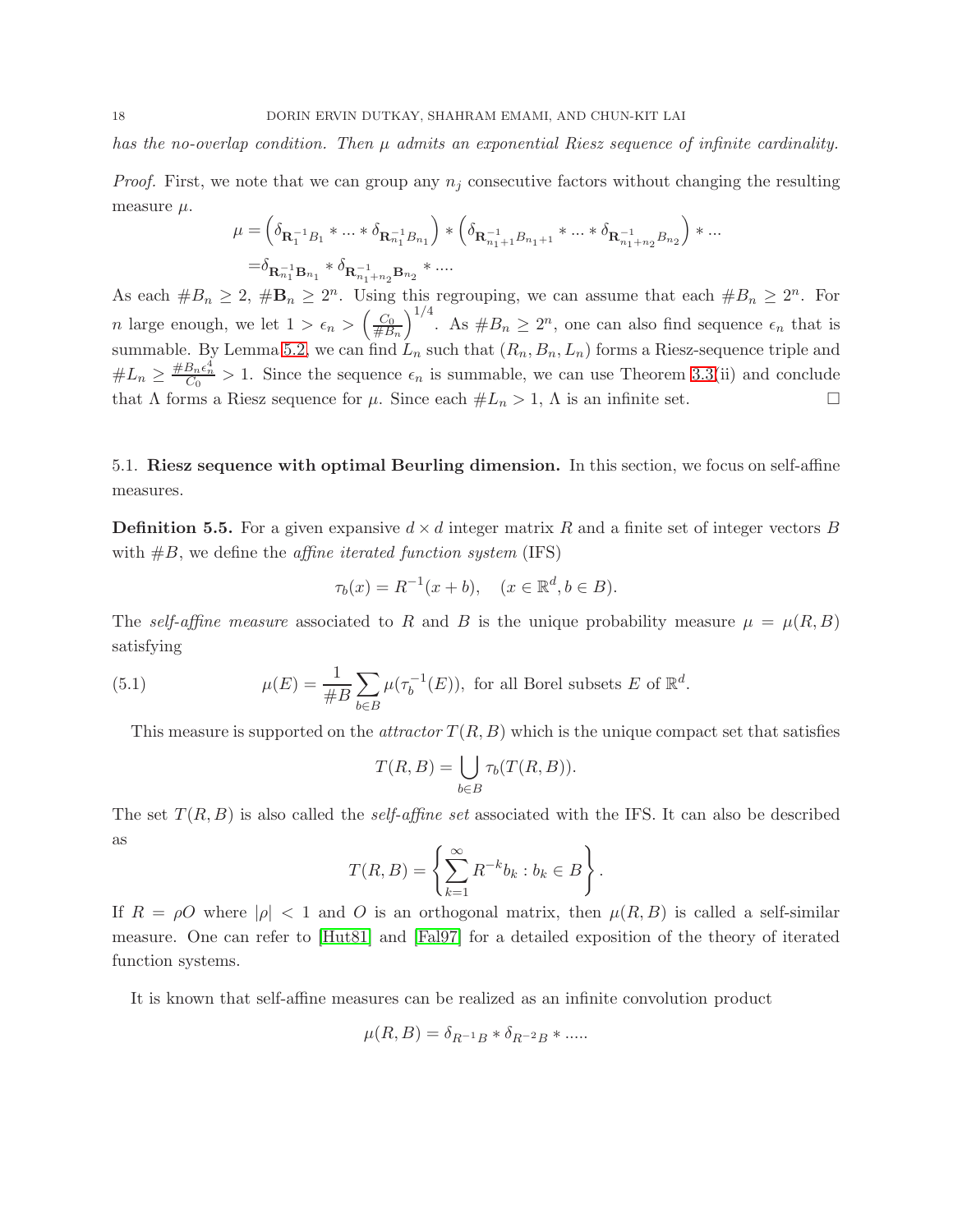EXISTENCE AND EXACTNESS OF EXPONENTIAL RIESZ SEQUENCES AND FRAMES FOR FRACTAL MEASURES Therefore, they fit into the category of measures that we have considered in the previous sections. By factorization of any  $n_k$  consecutive factors, we can also write it as

$$
\mu(R, B) = \delta_{R^{-n_1}B_{n_1}} * \delta_{R^{-(n_1+n_2)}B_{n_2}} * \dots
$$

It is known [\[DHL18,](#page-19-1) Section 2] that  $\mu(R, B)$  satisfies the no-overlap condition if the digits in B are chosen from distinct coset representatives in  $\mathbb{Z}^d/R(\mathbb{Z}^d)$ .

**Definition 5.6.** Let  $\Lambda$  be a countable set on  $\mathbb{R}^d$ . The  $\alpha$ -Beurling density is defined to be

$$
D_{\alpha}^{+}(\Lambda) = \limsup_{h \to \infty} \sup_{x \in \mathbb{R}^d} \frac{\#(\Lambda \cap B(x, h))}{h^{\alpha}}, \ B(x, h) = \{y : |y - x| < h\}
$$

and the Beurling dimension of  $\Lambda$  is defined to be

$$
\dim_B(\Lambda)=\sup\{\alpha:D^{\alpha}(\Lambda)>0\}.
$$

<span id="page-18-2"></span>**Theorem 5.7.** [\[DHSW11,](#page-20-13) [DHW11\]](#page-20-7) (i) Let  $\mu(R, B)$  be the self-similar measure with  $R = \rho O$  as in Definition [5.5,](#page-17-1) and let  $E(\Lambda)$  be a Bessel sequence of  $\mu(R, B)$ . Then the Beurling dimension of  $\Lambda$ is at most  $\log_{\rho}(\#B)$ .

(ii) Let  $\mu(R, B)$  be the self-similar measure. Then there exists a Bessel sequence  $E(\Lambda)$  of positive Beurling dimension.

We are going to prove the following theorem:

<span id="page-18-0"></span>**Theorem 5.8.** Let  $\mu(R, B)$  be the self-similar measure with  $R = \rho O$  and assume that  $\mu(R, B)$ satisfies the no-overlap condition. Then there exists a Riesz sequence  $E(\Lambda)$  of Beurling dimension  $\log_{\rho}(\#B)$  for  $\mu(R, B)$ .

*Proof.* By regrouping,  $\mu(R, B)$  is generated by the tower  $(R^{n_k}, B_{n_k})$ , where  $#B_{n_k} = (*B)^{n_k}$ . Let  $\epsilon_k = \left(\frac{C_0}{n^5}\right)$  $n_k^5$  $\int^{1/4}$  and by Lemma [5.2,](#page-16-3) we can find  $L_{n_k}$  such that  $(R^{n_k}, B_{n_k}, L_{n_k})$  forms a Riesz sequence triple and

(5.2) 
$$
\#L_{n_k} \geq \frac{(\#B)^{n_k}}{n_k^5}
$$

We now take  $n_k = k$  so that  $\sum \epsilon_k < \infty$  and then we obtain a Riesz sequence tower  $(R^{n_k}, B_{n_k}, L_{n_k})$ and hence  $\mu(R, B)$  admits a Riesz sequence  $E(\Lambda)$ , with

<span id="page-18-1"></span>.

$$
\Lambda = \bigcup_{k=1}^{\infty} \mathbf{L}_k, \ \mathbf{L}_k := L_{n_1} + (R^{\mathrm{T}})^{n_1} L_{n_2} + (R^{\mathrm{T}})^{n_1 + n_2} L_{n_2} + \dots + (R^{\mathrm{T}})^{n_1 + \dots + n_{k-1}} L_{n_k}
$$

by Theorem 3.3(ii). It remains to show that the Beurling dimension of  $\Lambda$  is  $\log_{\rho}(\#B)$ .

Let  $Q_n = (R^T)^n (\overline{B}_{\sqrt{d}}(0)) = \overline{B}_{\rho^n \sqrt{d}}(0)$  for  $n = 1, 2, ...$ , note that  $B_{\sqrt{d}}(0)$  contains the cube  $[-1/2, 1/2]^d$ . We note also that  $L_{n_i}$  can be chosen to be inside  $Q_{n_i}$ , by reducing  $(\text{mod } R^T)^{n_i}$ , and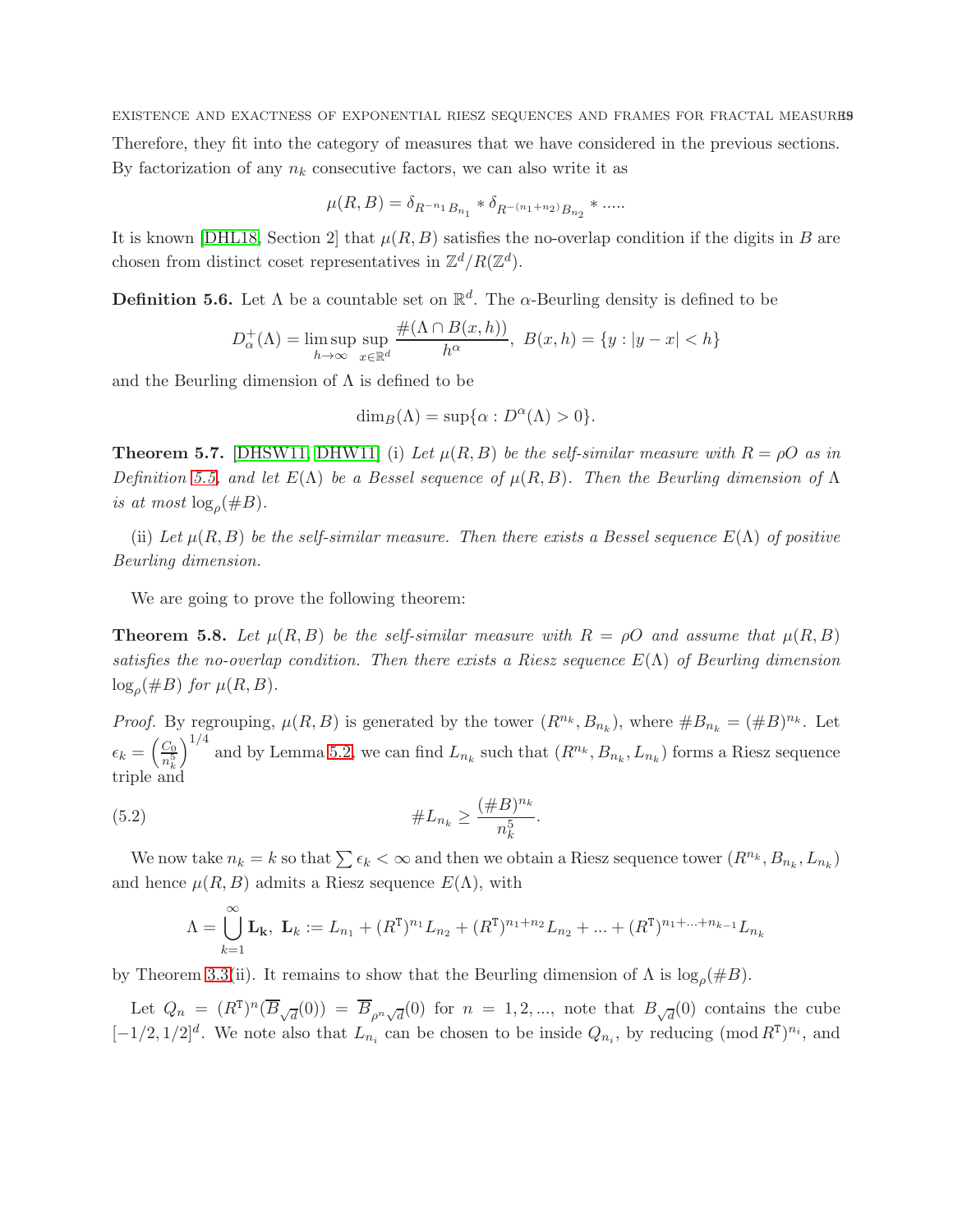then  $\mathbf{L}_k$  is inside  $Q_{n_1+\ldots+n_k+1}$ . For any  $\mathbf{x} \in \mathbf{L}_k$ ,

$$
|\mathbf{x}| \le \sqrt{d} \rho^{n_1 + \ldots + n_k + 1}.
$$

Therefore, letting  $h_k = \sqrt{d} \rho^{n_1 + ... + n_k + 1} = \sqrt{d} \rho^{k(k+1)/2+1}$  (since  $n_k = k$ ), and using [\(5.2\)](#page-18-1), we have

$$
#(\Lambda \cap B_{h_k}(0)) \ge \prod_{i=1}^k #L_{n_i} \ge \prod_{i=1}^k \frac{(\#B)^{n_i}}{n_i^5} = \frac{(\#B)^{k(k+1)/2}}{(k!)^5}
$$

Let  $\alpha = \log_{\rho}(\#B)$ . For any  $\eta > 0$ ,

$$
\frac{\#(\Lambda \cap B_{h_k}(0))}{h_k^{\alpha-\eta}} \geq \frac{\frac{(\#B)^{k(k+1)/2}}{(k!)^5}}{d^{(\alpha-\eta)/2}(\#B)^{k(k+1)/2+1}\rho^{-\eta(k(k+1)/2+1)}}
$$

$$
\geq \frac{1}{d^{(\alpha-\eta)/2}} \cdot \frac{\rho^{\eta k(k+1)/2}}{k^{5k}},
$$

$$
\geq \frac{1}{d^{(\alpha-\eta)/2}} \cdot e^{ck^2-5k\ln k} \to +\infty, \text{ (let } c = \ln(\rho^{\eta/2}) > 0)
$$

since  $\lim_{k\to\infty}(ck^2-5k\ln k) = +\infty$ . This shows that  $D^+_{\alpha-\eta}(\Lambda) = \infty$  for all  $\eta > 0$ . Hence,  $\dim_B(\Lambda) \ge$  $\log_{\rho}(\#B)$ . Hence, together with Theorem [5.7,](#page-18-2) we have  $\dim_B(\Lambda) = \log_{\rho}(\#B)$ . This completes the proof.

 $\Box$ 

Acknowledgements. The authors would like to thank the referee for his/her valuable suggestion. They would also like to thank the referee and professor Peter Casazza for pointing out how Lemma [5.2](#page-16-3) can also be deduced from a weaker version of the Bourgain-Tzafriri theorem. This work was partially supported by a grant from the Simons Foundation (#228539 to Dorin Dutkay).

#### <span id="page-19-0"></span>**REFERENCES**

- <span id="page-19-2"></span>[Bow18] Marcin Bownik. The Kadison-Singer problem. In Frames and harmonic analysis, volume 706 of Contemp. Math., pages 63–92. Amer. Math. Soc., Providence, RI, 2018.
- <span id="page-19-6"></span>[BT87] J. Bourgain and L. Tzafriri. Invertibility of "large" submatrices with applications to the geometry of Banach spaces and harmonic analysis. Israel J. Math., 57(2):137–224, 1987.
- <span id="page-19-4"></span>[Chr03] Ole Christensen. An introduction to frames and Riesz bases. Applied and Numerical Harmonic Analysis. Birkhäuser Boston Inc., Boston, MA, 2003.
- <span id="page-19-7"></span>[CT09] Peter G. Casazza and Janet C. Tremain. Revisiting the Bourgain-Tzafriri restricted invertibility theorem. Oper. Matrices, 3(1):97–110, 2009.
- <span id="page-19-3"></span>[DHL13] Xin-Rong Dai, Xing-Gang He, and Chun-Kit Lai. Spectral property of Cantor measures with consecutive digits. Adv. Math., 242:187–208, 2013.
- <span id="page-19-1"></span>[DHL18] Dorin Ervin Dutkay, John Haussermann, and Chun-Kit Lai. Hadamard triples generate self-affine spectral measures. Tran. Amer. Math. Soc, To appear, 2018.

<span id="page-19-5"></span><sup>[</sup>BCMS16] Marcin Bownik, Pete Casazza, Adam Marcus, and Darrin Speegle. Improved bounds in weaver and feichtinger conjectures. Journal fr die reine und angewandte Mathematik (Crelles Journal), 2016.